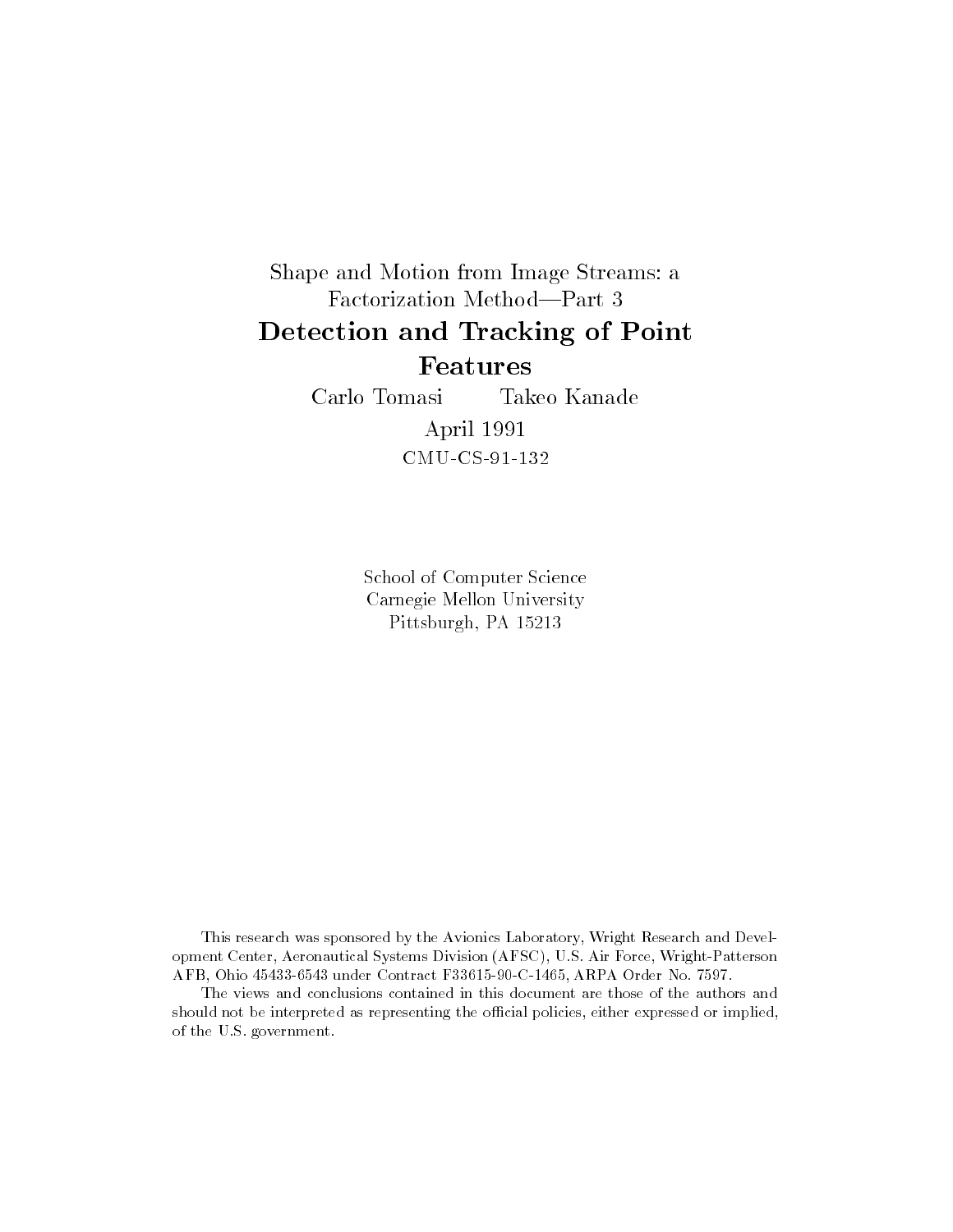Keywords: computer vision, motion, shape, time-varying imagery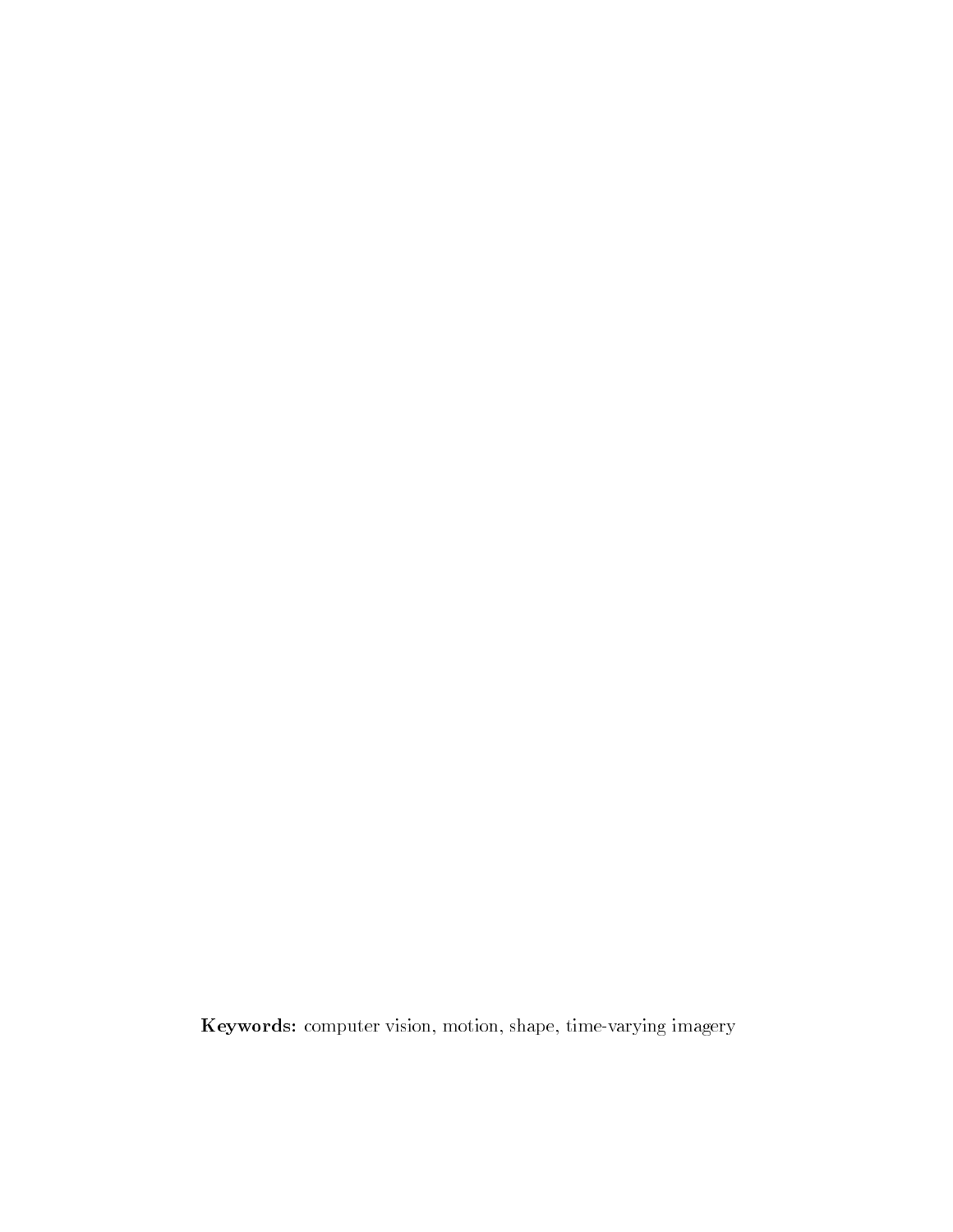#### Abstract

The factorization method described in this series of reports requires an algorithm to track the motion of features in an image stream. Given the small inter-frame displacement made possible by the factorization approach, the best tracking method turns out to be the one proposed by Lucas and

The method defines the measure of match between fixed-size feature windows in the past and current frame as the sum of squared intensity differences over the windows. The displacement is then defined as the one that minimizes this sum. For small motions, a linearization of the image intensities leads to a Newton-Raphson style minimization.

In this report, after rederiving the method in a physically intuitive way, we answer the crucial question of how to choose the feature windows that are best suited for tracking. Our selection criterion is based directly on the definition of the tracking algorithm, and expresses how well a feature can be tracked. As a result, the criterion is optimal by construction.

We show by experiment that the performance of both the selection and the tracking algorithm are adequate for our factorization method, and we address the issue of how to detect occlusions. In the conclusion, we point out specific open questions for future research.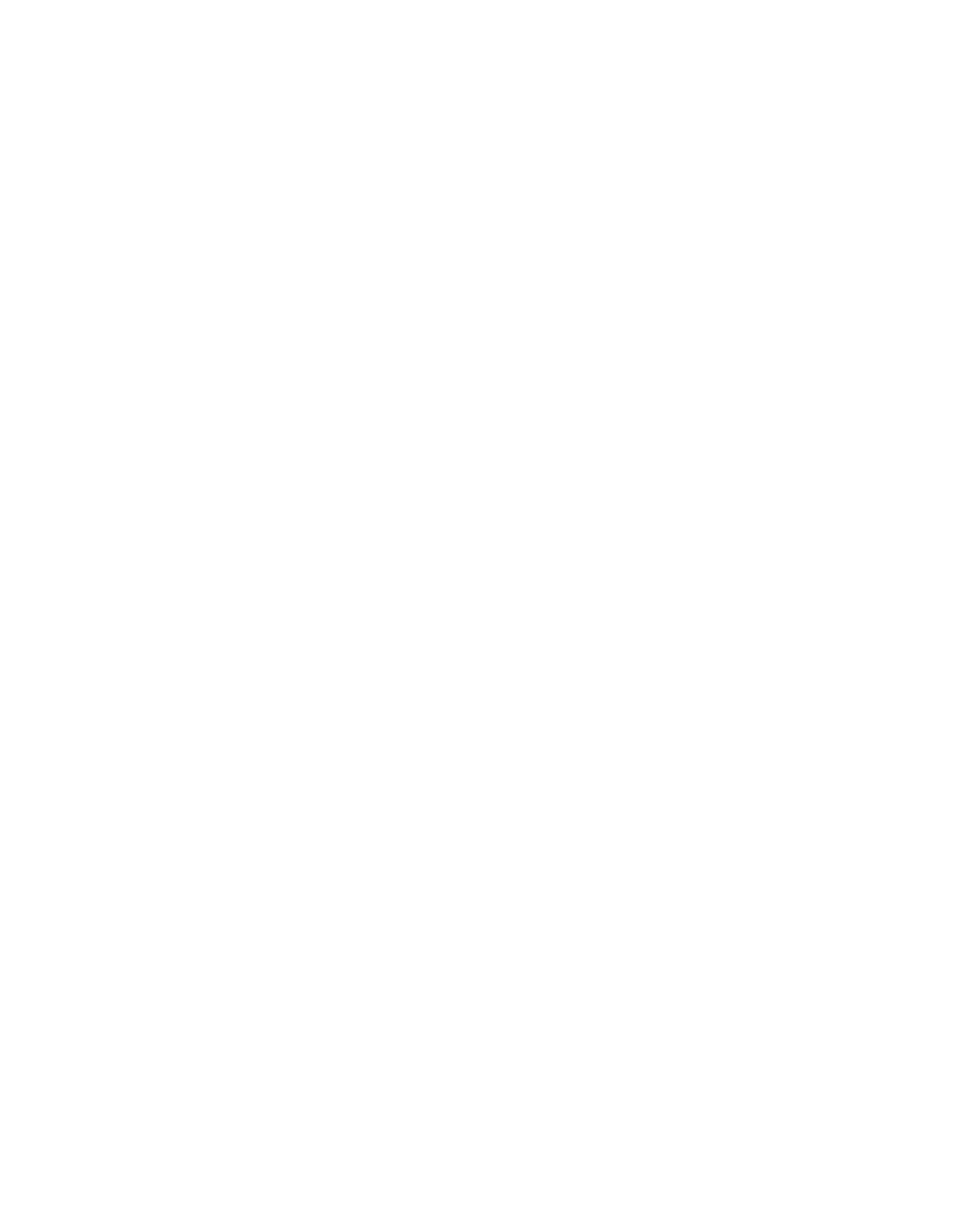### Preface

In principle, the stream of images produced by a moving camera allows the recovery of both the shape of the objects in the field of view, and the motion of the camera. Traditional algorithms recover depth by triangulation, and compute shape by taking differences between depth values. This process, however, is sensitive to noise for distant scenes.

To overcome this problem, we have developed a factorization method to decompose an image stream directly into object shape and camera motion, without computing depth as an intermediate step. To explore this new method, we designed a series of eleven technical reports, as shown in figure 1, going from basic theory to implementation.

The first two report, already published as CMU-CS-90-166 and CMU-CS-91-105, explore the idea in the case of planar motion, in which images are single scanlines, and then for unrestricted, 3D motion and complete images.

The method used to select and track points from frame to frame is described in detail in the present report, number 3.

As to the future reports, number 4 and 5 address shape and motion reconstruction and tracking for line features, rather than points. Reports number 6 and 7 deal with perspective effects and degenerate motion. Occlusion can be handled by our method, as shown in report number 8, while number 9 examines how to detect cases of spurious, that is, non-rigid, motion. The factorization algorithm in report number 2 deals with the whole stream of images at once; report number 10, in contrast, proposes an implementation that can work with an indefinitely long stream of images.

Report number 11 considers a more radical departure from the assumption of a static scene than spurious motion, that of several bodies moving independently in the field of view.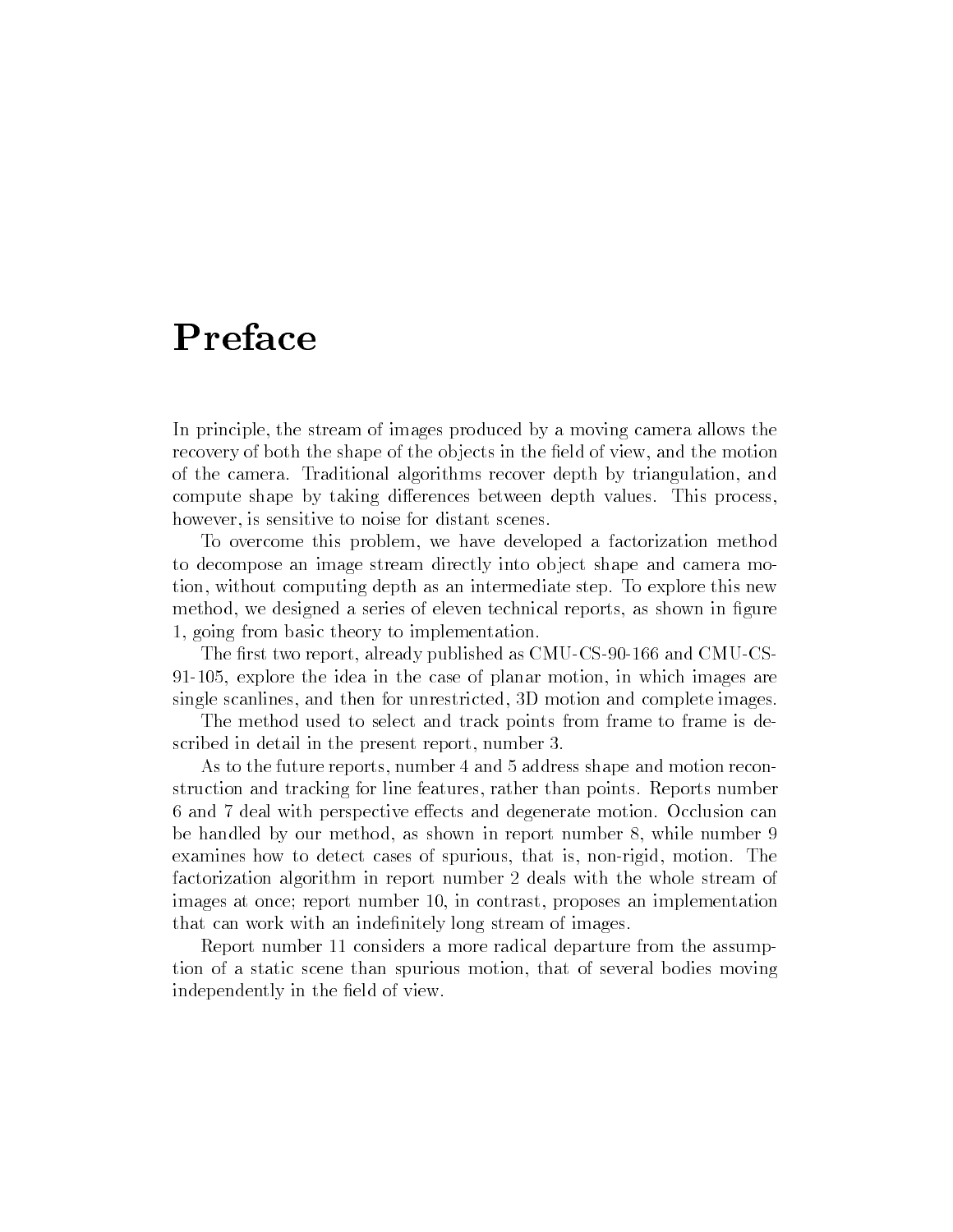

Figure 0.1: The reports in the series.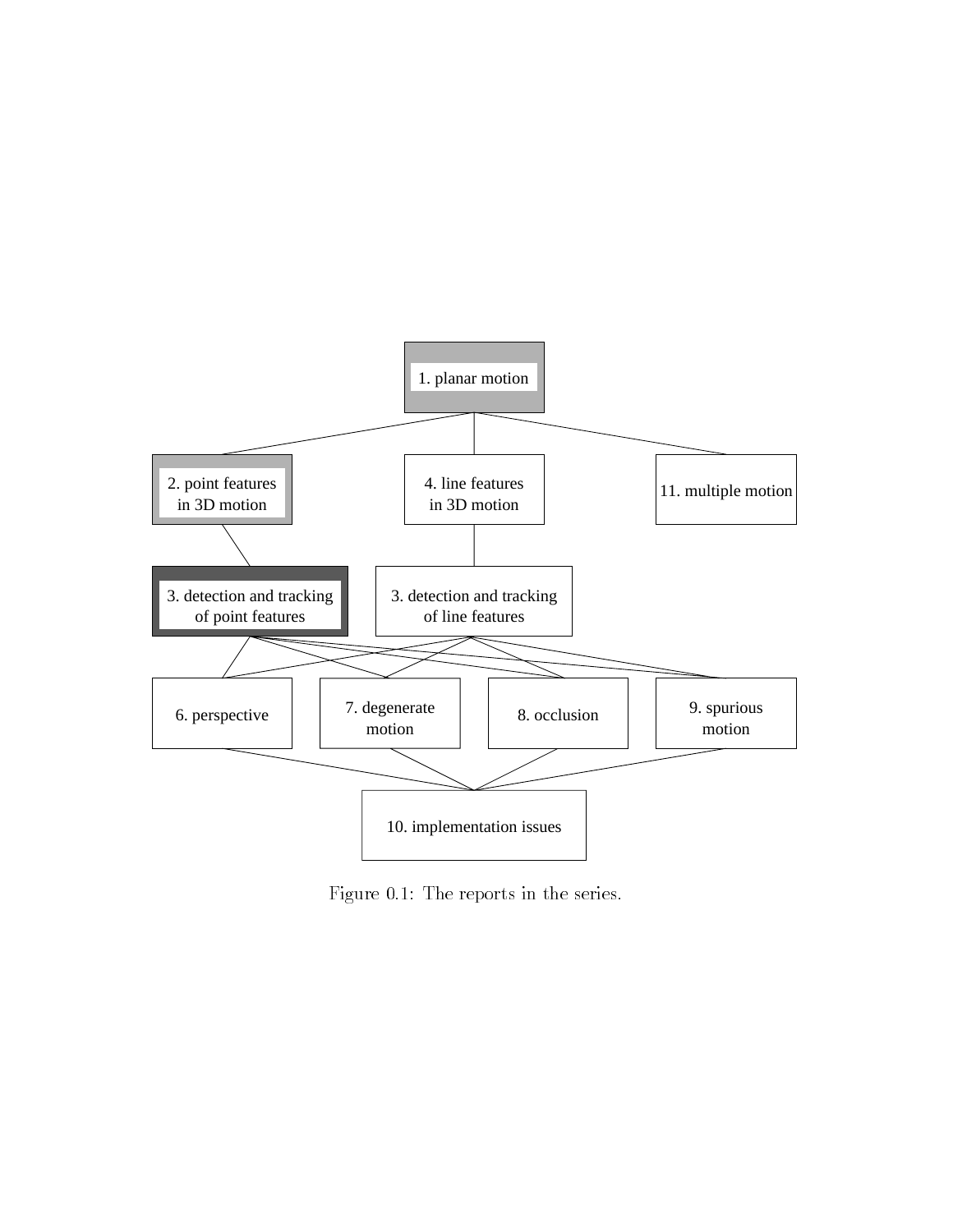### Introduction

The factorization method introduced in reports 1 and 2 of this series [Tomasi and Kanade, 1990] [Tomasi and Kanade, 1991] requires selecting and tracking of features in an image stream. In this report we address the issues involved, and present our algorithm.

In general, two basic questions must be answered: how to select the features, and how to track them from frame to frame. We base our solution to the tracking problem on a previous result by Lucas and Kanade [Lucas and Kanade, 1981], who proposed a method for registering two images for stereo matching.

Their approach is to minimize the sum of squared intensity differences between a past and a current window. Because of the small inter-frame motion, the current window can be approximated by a translation of the old one. Furthermore, for the same reason, the image intensities in the translated window can be written as those in the original window plus a residue term that depends almost linearly on the translation vector. As a result of these approximations, one can write a linear 2 - 2 system whose unknown is the displacement vector between the two windows.

In practice, these approximations introduce errors, but a few iterations of the basic solution step suffice to converge. The result is a simple, fast, and accurate registration method.

The first question posed above, however, was left unanswered in Lucas and Kanade, 1981]: how to select the windows that are suitable for accurate tracking. In the literature, several definitions of a "good feature" have been proposed, based on an a priori notion of what constitutes an "inter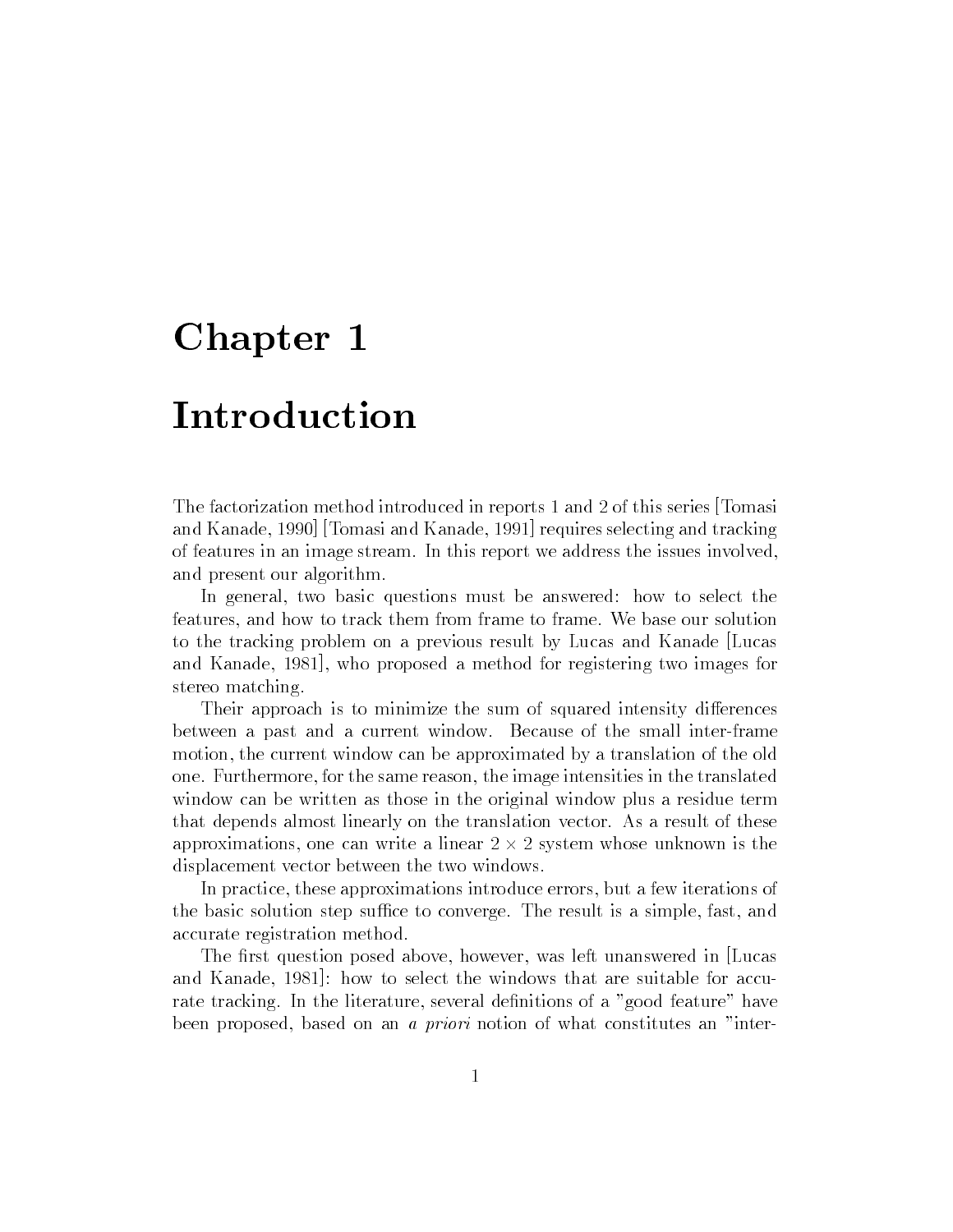esting" window. For example, Moravec and Thorpe propose to use windows with high standard deviations in the spatial intensity profile [Moravec, 1980], [Thorpe, 1984], Marr, Poggio, and Ullman prefer zero crossings of the Laplacian of the image intensity Marr *et al.*, 1979, and Kitchen, Rosenfeld, Dreschler, and Nagel define corner features based on first and second derivatives of the image intensity function [Kitchen and Rosenfeld, 1980], [Dreschler and Nagel, 1981].

In contrast with these selection criteria, which are defined independently of the registration algorithm, we show in this report that a criterion can be derived that explicitly optimizes the tracking performance. In other words, we define a feature to be good if it can be tracked well.

In this report, we first pose the problem (chapter 2), and rederive the equations of Lucas and Kanade in a physically intuitive way (chapter 3). Chapter 4 introduces the selection criterion. We then show by experiment (chapter 5) that the performance of both selector and tracker is satisfactory in a wide variety of situations, and discuss the problem of detecting feature occlusion. Finally, in chapter 6, we close with a discussion of the suitability of this approach to our factorization method for the computation of shape and motion, and point out directions for further research.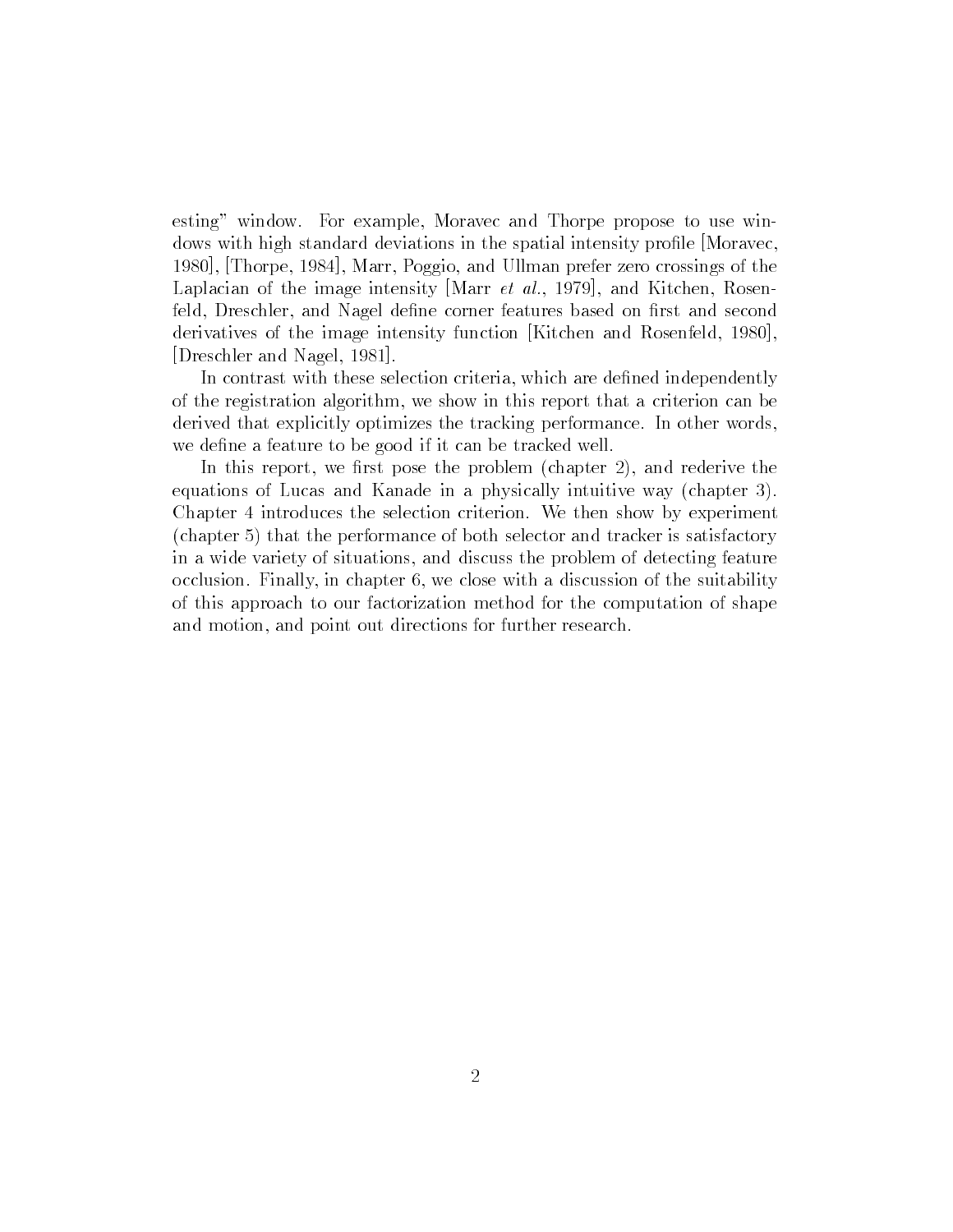### $-$  -  $-$  -  $-$  -  $-$  -  $-$  -  $-$  -  $-$  -  $-$

As the camera moves, the patterns of image intensities change in a complex way. In general, any function of three variables  $I(x, y, t)$ , where the space variables x and y as well as the time variable  $t$  are discrete and suitably bounded, can represent an image sequence. However, images taken at near time instants are usually strongly related to each other, because they refer to the same scene taken from only slightly different viewpoints.

We usually express this correlation by saying that there are patterns that move in an image stream. Formally, this means that the function  $I(x, y, t)$ is not arbitrary, but satisfies the following property:

$$
I(x, y, t + \tau) = I(x - \xi, y - \eta, t) ; \qquad (2.1)
$$

in plain English, a later image taken at time  $t + \tau$  can be obtained by moving every point in the current image, taken at time  $t$ , by a suitable amount. The amount of motion  $\mathbf{d} = (\xi, \eta)$  is called the *displacement* of the point at  $\mathbf{x} = (x, y)$  between time instants t and  $t + \tau$ , and is in general a function of  $x, y, t, \text{ and } \tau.$ 

Even in a static environment under a constant lighting, the property described by equation (2.1) is violated in many situations. For instance, at occluding boundaries, points do not just move within the image, but appear and disappear. Furthermore, the photometric appearance of a region on a visible surface changes when reflectivity is a function of the viewpoint.

However, the invariant  $(2.1)$  is by and large satisfied at surface markings, and away from occluding contours. At locations where the image intensity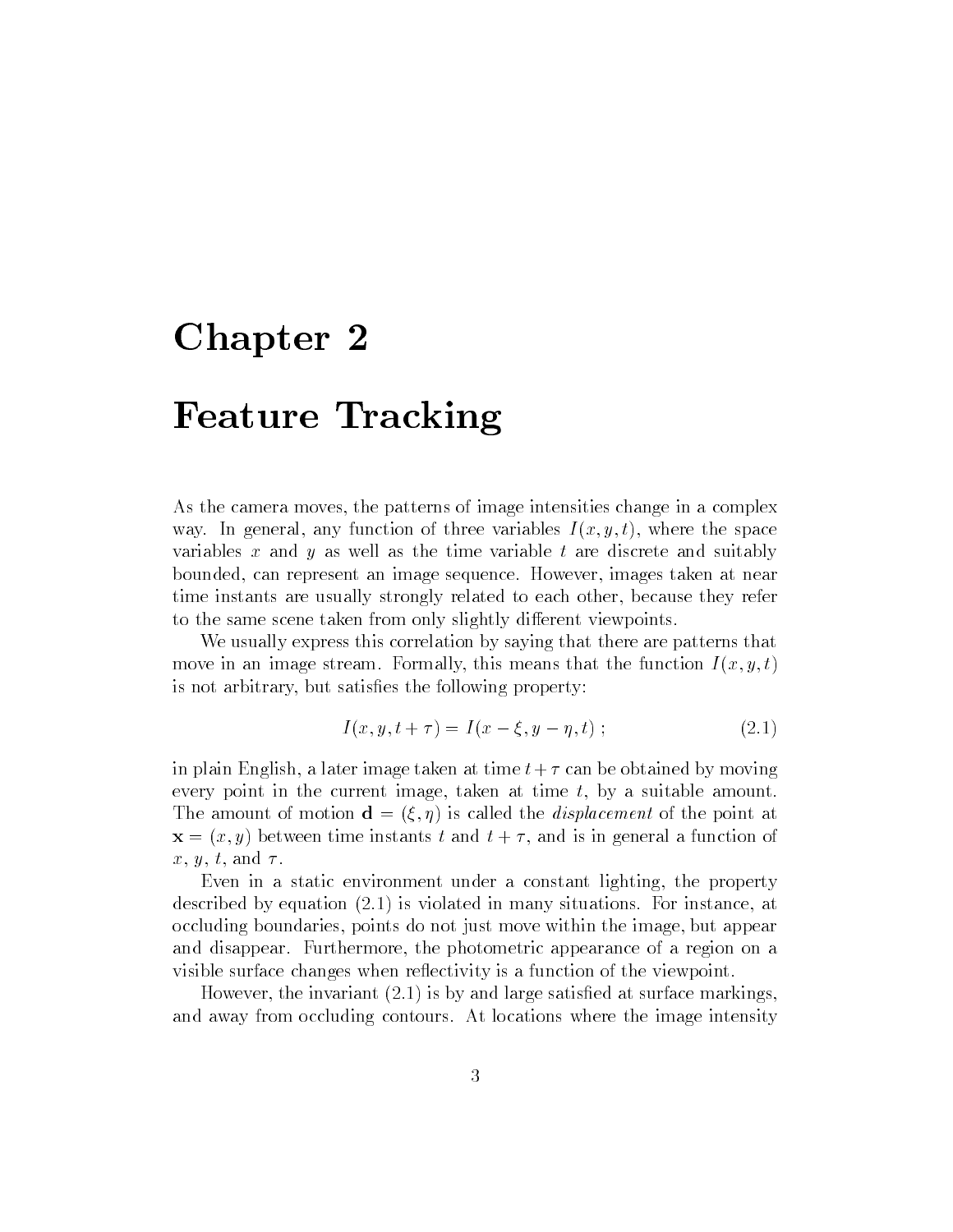changes abruptly with  $x$  and  $y$ , the point of change remains well defined even in spite of small variations of overall brightness around it.

Surface markings abound in natural scenes, and are not infrequent in man-made environments. In our experiments, we found that markings are often sufficient to obtain both good motion estimates and relatively dense shape results. As a consequence, this report is essentially concerned with surface markings.

### The Approach

An important problem in finding the displacement **d** of a point from one frame to the next is that a single pixel cannot be tracked, unless it has a very distinctive brightness with respect to all of its neighbors. In fact, the value of the pixel can both change due to noise, and be confused with adjacent pixels. As a consequence, it is often hard or impossible to determine where the pixel went in the subsequent frame, based only on local information.

Because of these problems, we do not track single pixels, but windows of pixels, and we look for windows that contain sufficient texture. In chapter 4, we give a definition of what sufficient texture is for reliable feature tracking.

Unfortunately, different points within a window may behave differently. The corresponding three-dimensional surface may be very slanted, and the intensity pattern in it can become warped from one frame to the next. Or the window may be along an occluding boundary, so that points move at different velocities, and may even disappear or appear anew.

This is a problem in two ways. First, how do we know that we are following the same window, if its contents change over time? Second, if we measure "the" displacement of the window, how are the different velocities combined to give the one resulting vector? Our solution to the first problem is residue monitoring: we keep checking that the appearance of a window has not changed too much. If it has, we discard the window.

The second problem could in principle be solved as follows: rather than describing window changes as simple translations, we can model the changes as a more complex transformation, such as an affine map. In this way, different velocities can be associated to different points of the window.

This approach was proposed already in [Lucas and Kanade, 1981], and was recently explored in a more general setting in [Rehg and Witkin, 1991].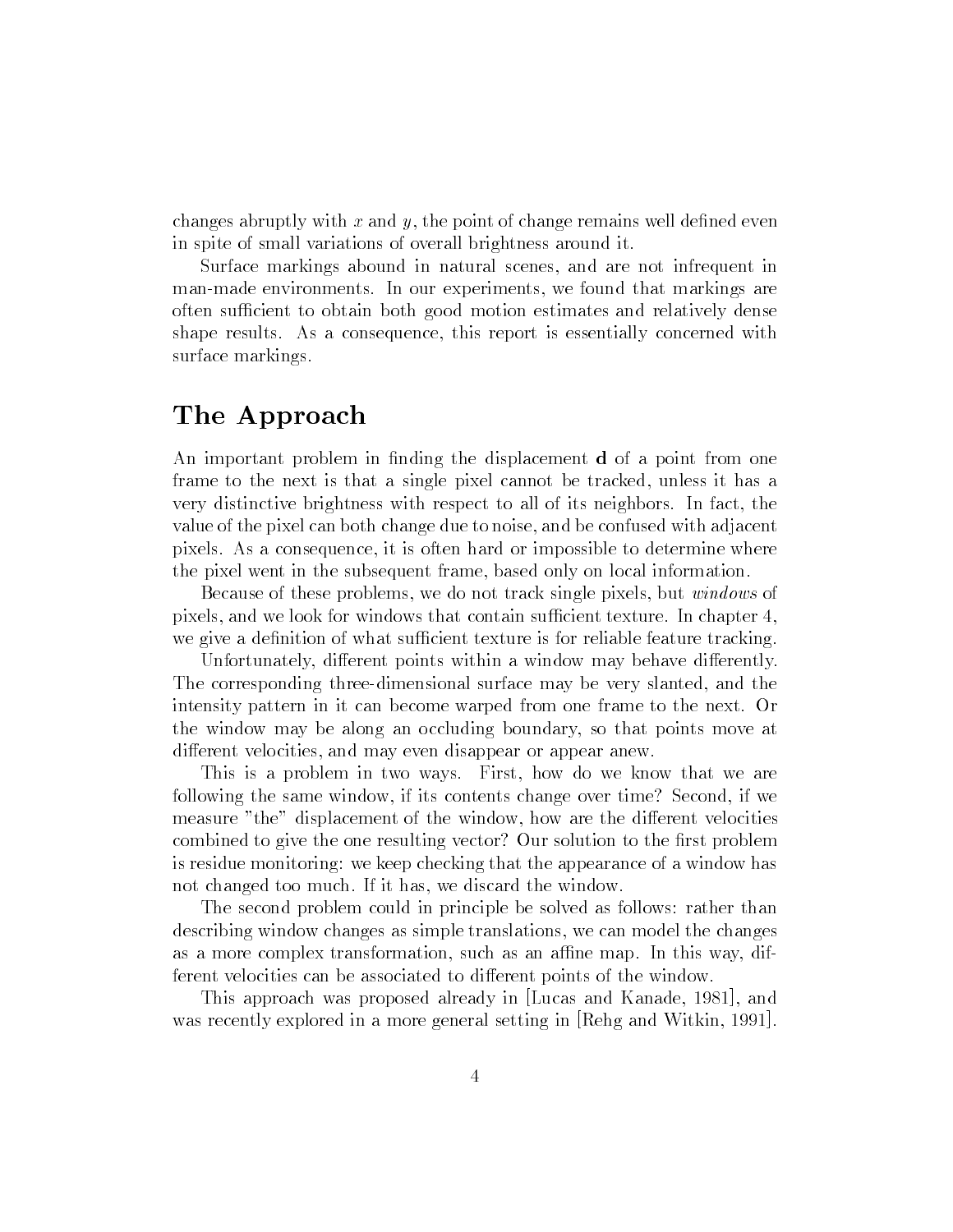We feel, however, that in cases where the world is known to be rigid the danger of over-parametrizing the system outweighs the advantages of a richer model. More parameters to estimate require the use of larger windows to constrain the parameters sufficiently. On the other hand, using small windows implies that only few parameters can be estimated reliably, but also alleviates the problems mentioned above.

We therefore choose to estimate only two parameters (the displacement vector) for small windows. Any discrepancy between successive windows that cannot be explained by a translation is considered to be error, and the displacement vector is chosen so as to minimize this residue error.

Formally, if we redefine  $J(\mathbf{x}) = I(x, y, t + \tau)$ , and  $I(\mathbf{x}-\mathbf{d}) = I(x - \xi, y - \tau)$  $\eta$ , t), where the time variable has been dropped for brevity, our local image model is

$$
J(\mathbf{x}) = I(\mathbf{x} - \mathbf{d}) + n(\mathbf{x}), \qquad (2.2)
$$

where  $n$  is noise.

The displacement vector d is then chosen so as to minimize the residue error defined by the following double integral over the given window  $W$ :

$$
\epsilon = \int_{\mathcal{W}} [I(\mathbf{x} - \mathbf{d}) - J(\mathbf{x})]^2 w \, d\mathbf{x} \,. \tag{2.3}
$$

In this expression,  $w$  is a weighting function. In the simplest case,  $w$ could be set to 1. Alternatively,  $w$  could be a Gaussian-like function, to emphasize the central area of the window. The weighting function  $w$  could also depend on the image intensity pattern: the relation (3.3) holds for planar patches, and w could be chosen, as suggested in [Lucas and Kanade, 1981], to de-emphasize regions of high curvature.

Several ways have been proposed in the literature to minimize this residue (see [Anandan, 1989] for a survey). When the displacement d is much smaller than the window size, the linearization method presented in [Lucas and Kanade, 1981 is the most efficient way to proceed.

In the next chapter, we rederive this method, and explain it in a physically intuitive way. Then, in chapter 4, we show that the registration idea can be extended also to *selecting* good features to track. As a consequence, feature selection is no longer based on an arbitrary criterion for deciding what constitutes a feature. Rather, a good feature is defined as one that can be tracked well, in a precise mathematical sense.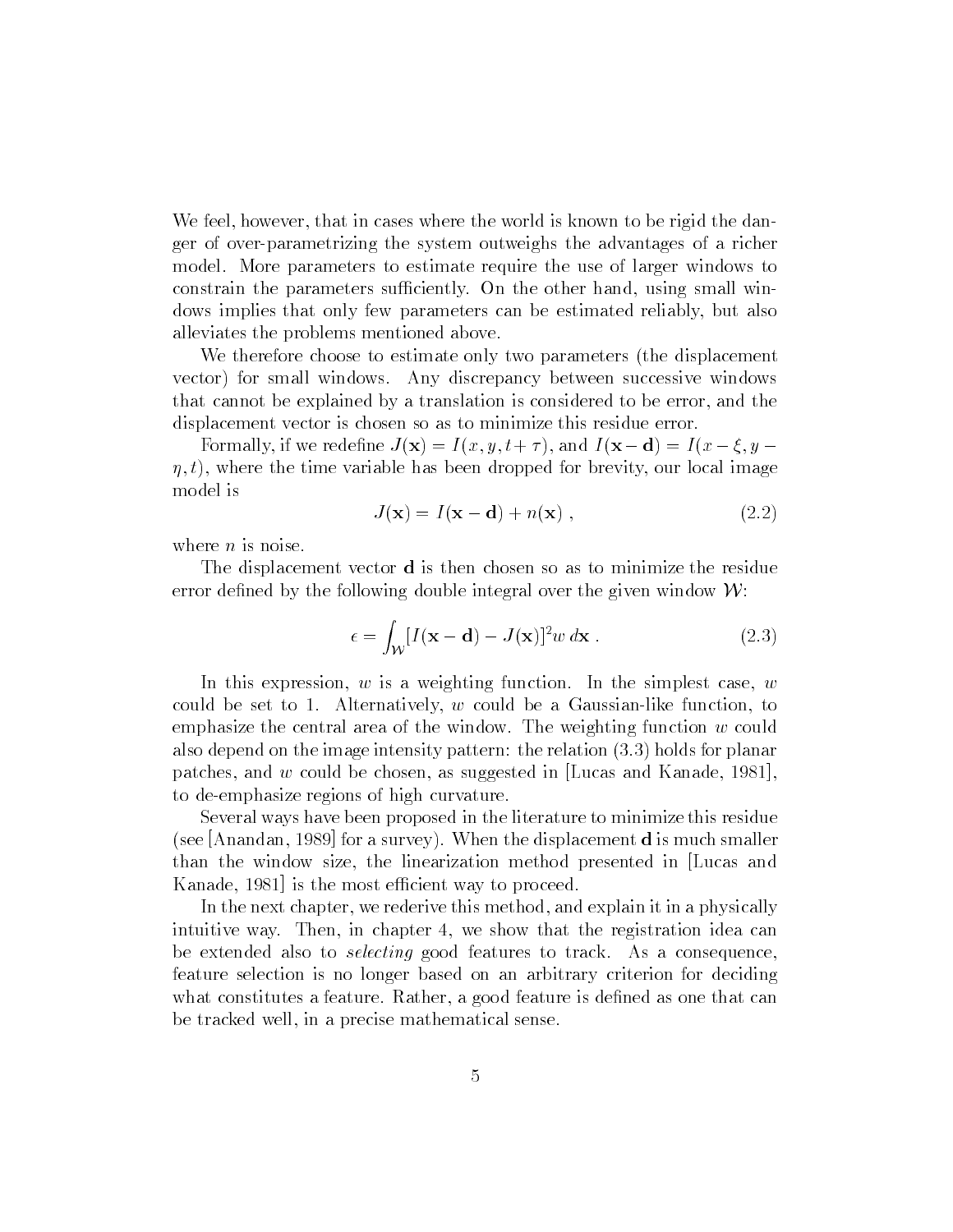# Solving for the Image of the Image of the Image of the Image of the Image of the Image of the Image of the Image of Displacement

In the previous chapter, we justified our local model of image changes as a simple translation, plus some noise (equation  $(2.2)$ ), and we posed the registration problem as the minimization of the error residue defined by equation  $(2.3)$ . In this chapter, we show that if the inter-frame displacement is sufficiently small with respect to the texture fluctuations within the window, the displacement vector itself can be written approximately as the solution to a 2 - 2 linear system of equations.

When the displacement vector is small, the intensity function can be approximated by its Taylor series truncated to the linear term:

$$
I(\mathbf{x} - \mathbf{d}) = I(\mathbf{x}) - \mathbf{g} \cdot \mathbf{d} ,
$$

and we can write the residue defined in equation  $(2.3)$  as

$$
\epsilon = \int_{\mathcal{W}} [I(\mathbf{x}) - \mathbf{g} \cdot \mathbf{d} - J(\mathbf{x})]^2 w \, d\mathbf{x} = \int_{\mathcal{W}} (h - \mathbf{g} \cdot \mathbf{d})^2 w \, d\mathbf{x}, \qquad (3.1)
$$

where  $h = I(\mathbf{x}) - J(\mathbf{x})$ .

This residue is a quadratic function of the displacement d. As a consequence, the minimization can be done in closed form. Differentiating the last expression of the residue  $\epsilon$  in equation 3.1 with respect to **d** and setting the result equal to zero yields the following vector equation:

$$
\int_{\mathcal{W}} (h - \mathbf{g} \cdot \mathbf{d}) \mathbf{g} \, w \, dA = 0 \; .
$$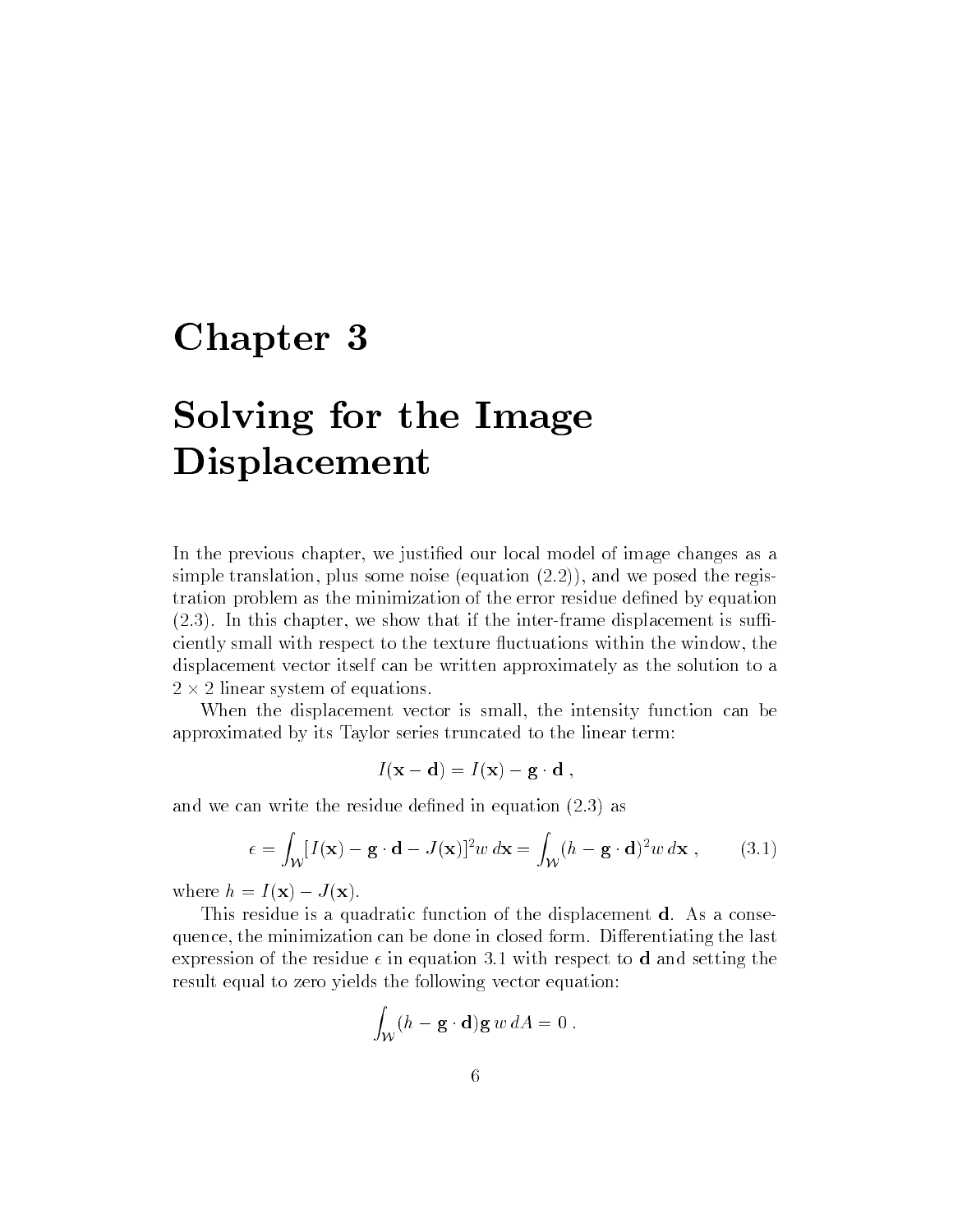Since  $(g \cdot q)g = (gg \cdot)q$ , and d is assumed to be constant within  $\nu \nu$ , we have Z za alternativa dell'alternativa di un constructo di un constructo di un constructo di un constructo di un constructo di un constructo di un constructo di un constructo di un constructo di un constructo di un constructo di

$$
\left(\int_W \mathbf{g} \mathbf{g}^T w \, dA\right) \mathbf{d} = \int_W h \mathbf{g} w \, dA \; .
$$

This is a system of two scalar equations in two unknowns. It can be rewritten as

$$
Gd = e , \t\t(3.2)
$$

where the coecient matrix is the symmetric, 2 - 2 matrix

$$
G = \int_{\mathcal{W}} \mathbf{g} \mathbf{g}^T w \, dA \;,
$$

and the right-hand side is the two-dimensional vector

$$
\mathbf{e} = \int_{\mathcal{W}} (I - J) \mathbf{g} w \, dA \, .
$$

In the last expression, we wrote h explicitly as the difference between the two frames  $I$  and  $J$ .

Equation (3.2) is the basic step of the tracking procedure. For every pair of adjacent frames, the matrix  $G$  can be computed from one frame, by estimating gradients and computing their second order moments. The vector e, on the other hand, can be computed from the difference between the two frames, along with the gradient computed above. The displacement d is then the solution of system (3.2).

### Physical Interpretation

To understand the meaning of this solution, we rederive the expression (3.1) of the residue  $\epsilon$  in a physically more intuitive way.

Consider the intensity function within the window  $W$ . Figure 3.1 shows an example. Make a second copy of it, and superimpose it on the first. There is no space between the two intensity surfaces. If you now move the copy by a small horizontal displacement, a gap forms between the two surfaces.

The width of the gap, measured horizontally, is a function of the displacement between the two intensity patches. When measured vertically, on the other hand, the width of the gap is just the difference between the values of the two intensity profiles.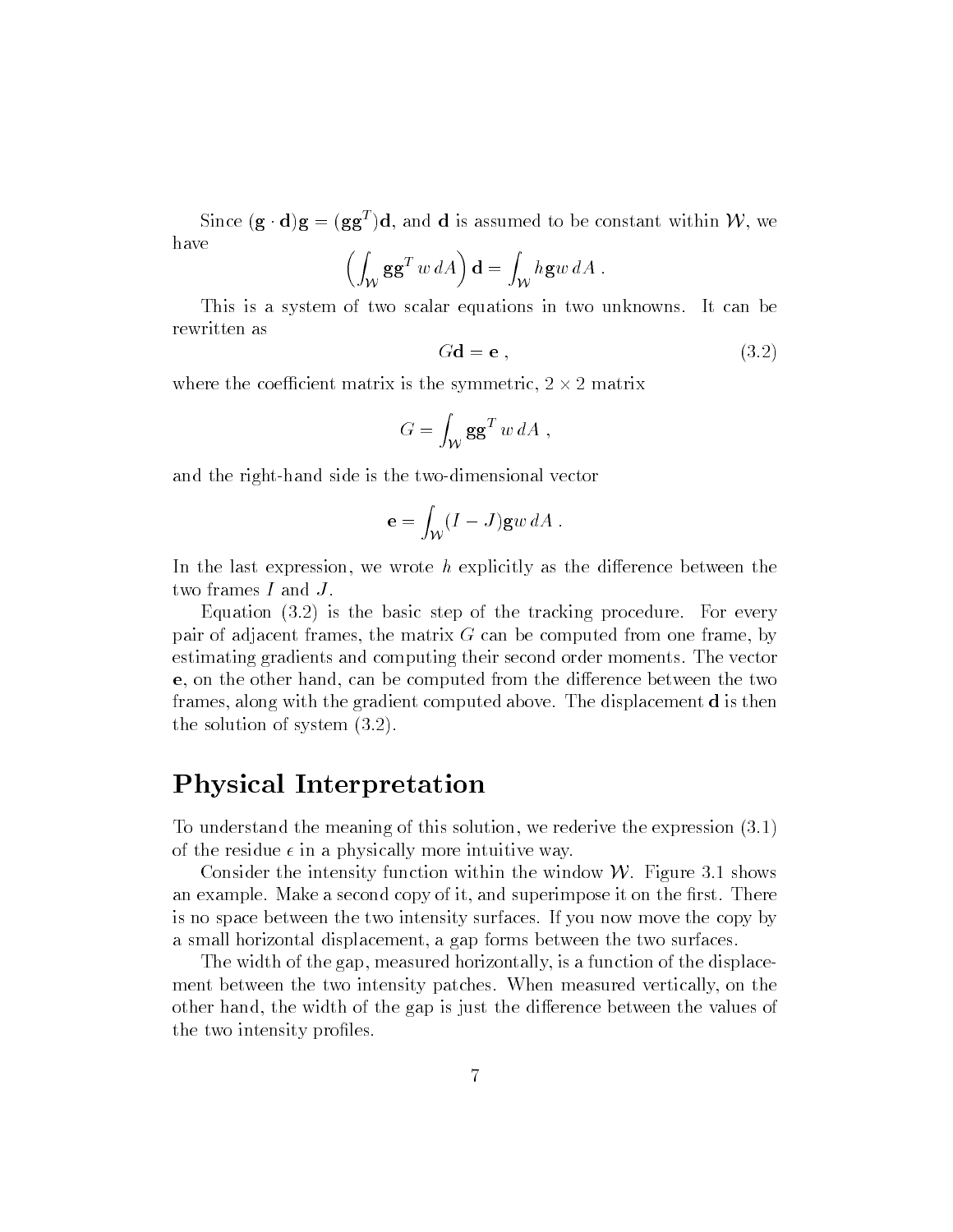Figure 3.1: Example of image intensity function within a small window.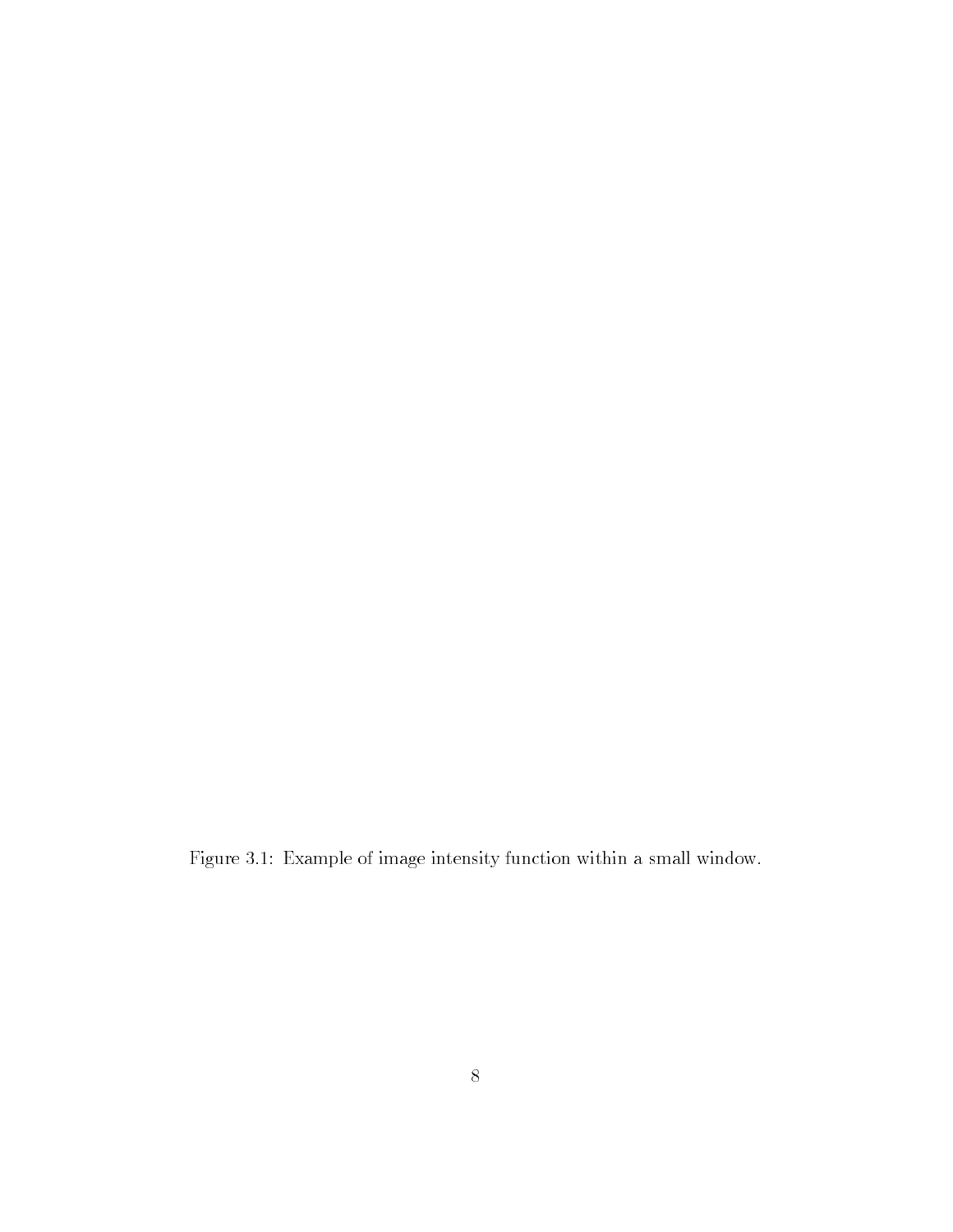In the following, we show that for small displacements the horizontal and the vertical width of the gap at a given point in the image are related to each other through the image gradient at that point. As a consequence, we can write the infinitesimal volume of the gap in a neighborhood of a given point in two different ways. One is a function of the displacement, the other is not.

We then look for the displacement that makes the difference between the two expressions as small as possible in the Least Squared Error sense and over the entire window  $W$ . This yields, by a different route, the last expression given in equation (3.1) for the residue  $\epsilon$ .

Figure 3.2 shows a small patch of the intensity function  $I(\mathbf{x})$  and the corresponding translated patch behind it. The same gure shows also a cross section of the two patches along the direction of the image gradient.

The displacement vector  $d$  is in general in a different direction than the image gradient  $\mathbf{g} = (\frac{\cdot}{\partial x}, \frac{\cdot}{\partial y})$ . If the gradient is expressed as

 $\mathbf{g} = g\mathbf{u}$ ,

where g is the magnitude of  $g$  and  $u$  is a unit vector, then the displacement  $\Delta$  measured along the gradient direction is the projection of **d** along **u**:

$$
\Delta = \mathbf{d} \cdot \mathbf{u} \; .
$$

From the right part of figure 3.2, we see that the vertical gap width  $h = I - J$  is

$$
h=\Delta\tan\alpha ,
$$

where  $\alpha$  is the maximum slope of the patch. Since the tangent of  $\alpha$  is equal to the magnitude  $q$  of the gradient, we can write

$$
h = \Delta g = \mathbf{d} \cdot \mathbf{u} \, g = \mathbf{d} \cdot \mathbf{g} \; .
$$

By equating the first and last term, we obtain the following equation relating the image gradient  $g$ , the inter-frame displacement  $d$ , and the difference h between image intensities:

$$
\mathbf{g} \cdot \mathbf{d} = h \tag{3.3}
$$

This is a scalar equation in the two-dimensional unknown d. The image gradient  $g$  can be estimated from one image, while the difference h is easily computed from both.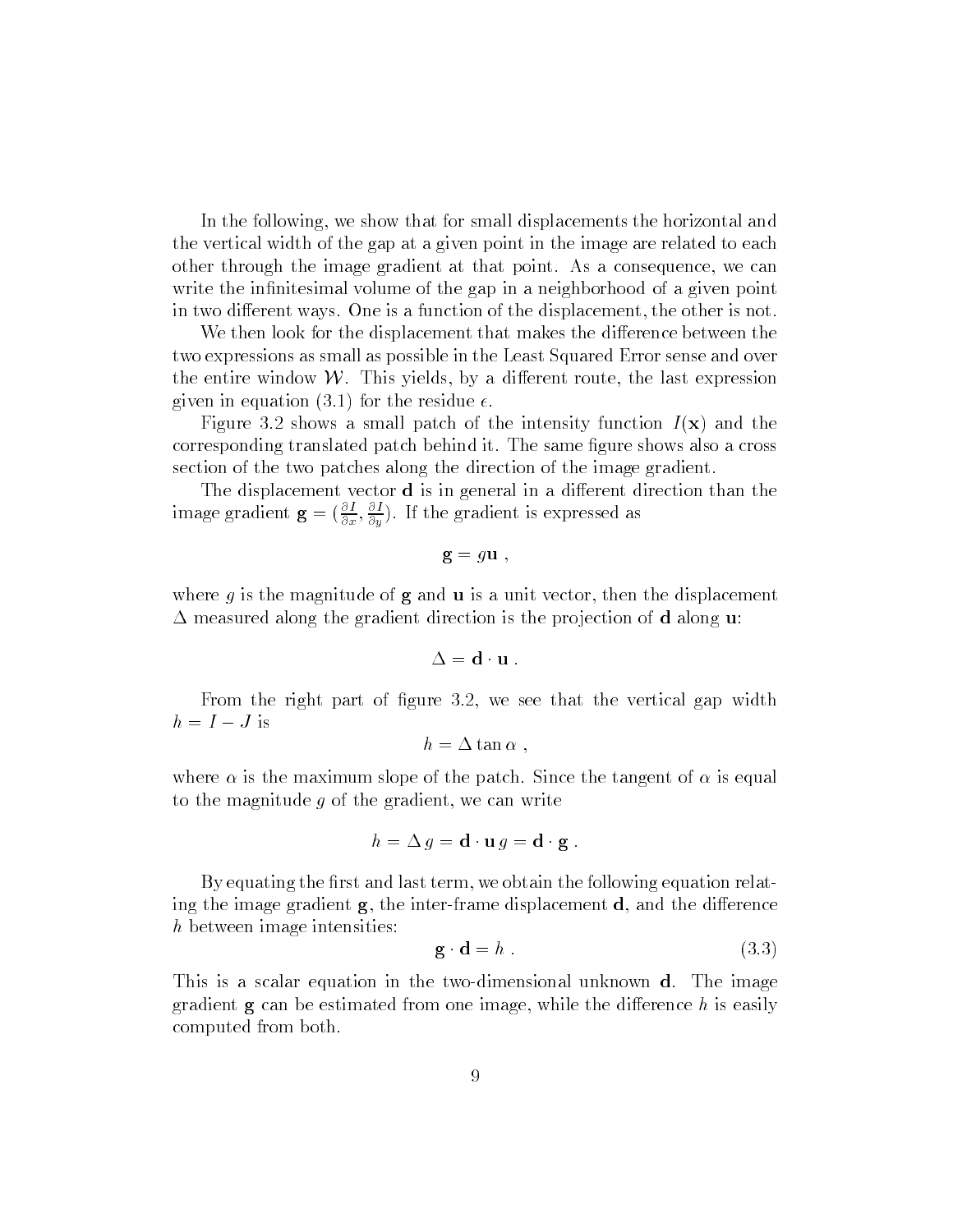Figure 3.2: Two corresponding image intensity patches (left), and a section of the same through the direction of the gradient (right).  $\Delta$  is the projection of the displacement d along the gradient g.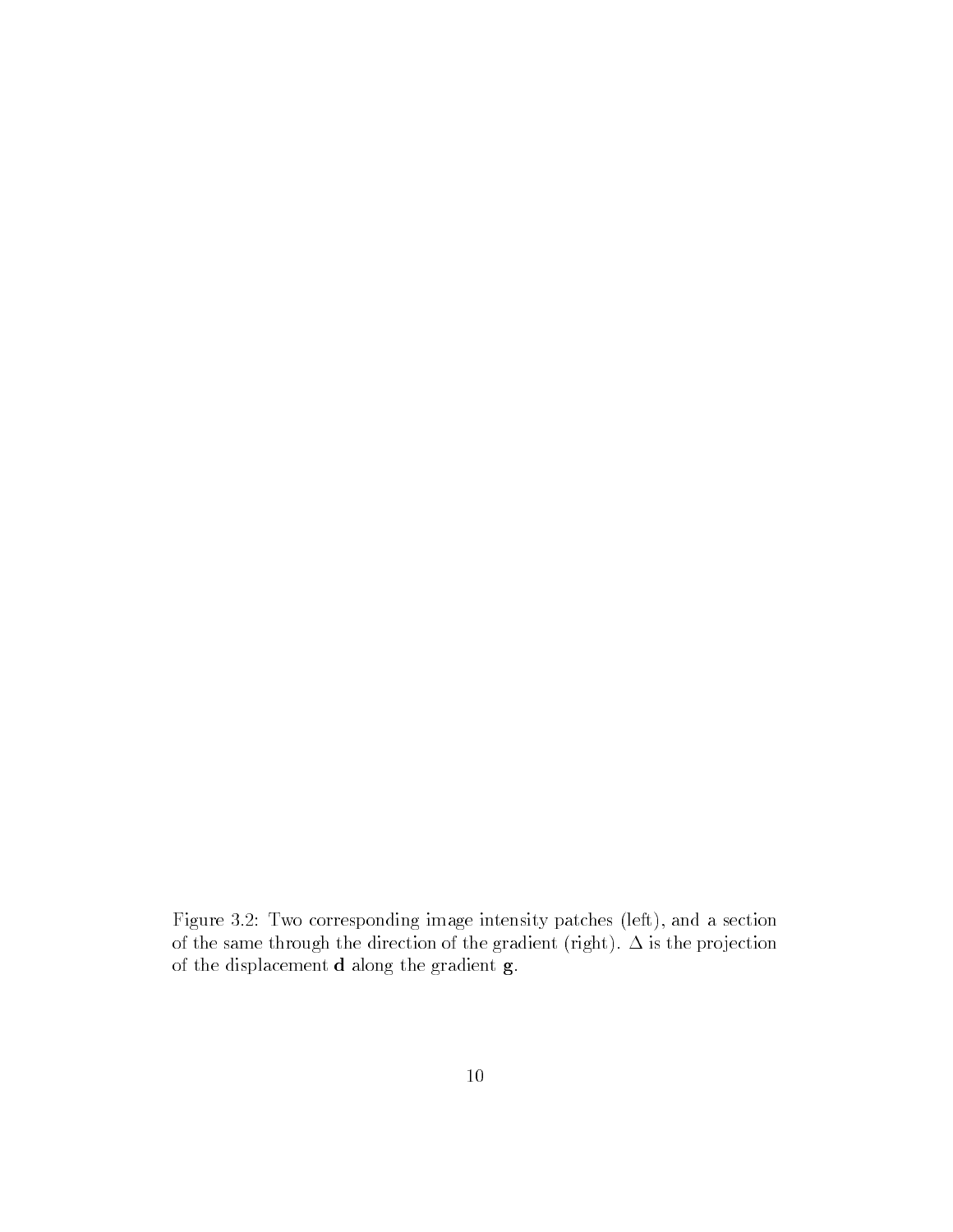The fact that the number of unknowns in equation (3.3) exceeds the number of constraints is called the aperture problem in the literature [Hildreth, 1983], [Horn and Schunck, 1981]: if we just look at that patch (as if through a small aperture), we cannot determine the displacement d, but at most one component of it.

If we now consider the whole window  $W$ , however, different patches may allow us to compute different components of the displacement vector, assumed to be constant within  $W$ . To combine these measurements, we observe that if the displacement d is assigned a wrong value, there will be a difference between the left and the right-hand side of equation  $(3.3)$ . The best value for d can be chosen as the one that minimizes the square of that difference, integrated over the entire window. In other words, we minimize the weighted residue

$$
\int_{\mathcal{W}} (h-\mathbf{g}\cdot \mathbf{d})^2 w \, dA
$$

with respect to  $d$ . By comparing with equation  $(3.1)$ , we see that the expression above is equal to the residue  $\epsilon$ , as desired.

Equation (3.3) holds exactly either when the displacement d approaches zero, or when the image intensities are linear functions of the image coordinates x and y. In fact, this equation assumes that the patches in figure 3.2 be planar. For finite displacements, the approximation will cause some error on d especially at high-curvature points in the image intensity function.

As a consequence, the solution d to equation (3.2) will usually contain some error. However, the images can be approximately registered by using this solution, and the basic step (3.2) can be repeated. At every iteration step, images are resampled by bilinear interpolation to achieve subpixel accuracy. The closer we are to the solution, the better the approximations underlying equation (3.2). In practice, we found that very few iterations usually suffice for convergence. We discuss some experiments in chapter 5.

Not all parts of an image lend themselves equally well to this tracking method. For instance, when the intensity pattern  $I$  is constant, the matrix  $G$ is null, and the displacement **d** is undefined. In the next chapter, we address the problem of how to select good windows to track.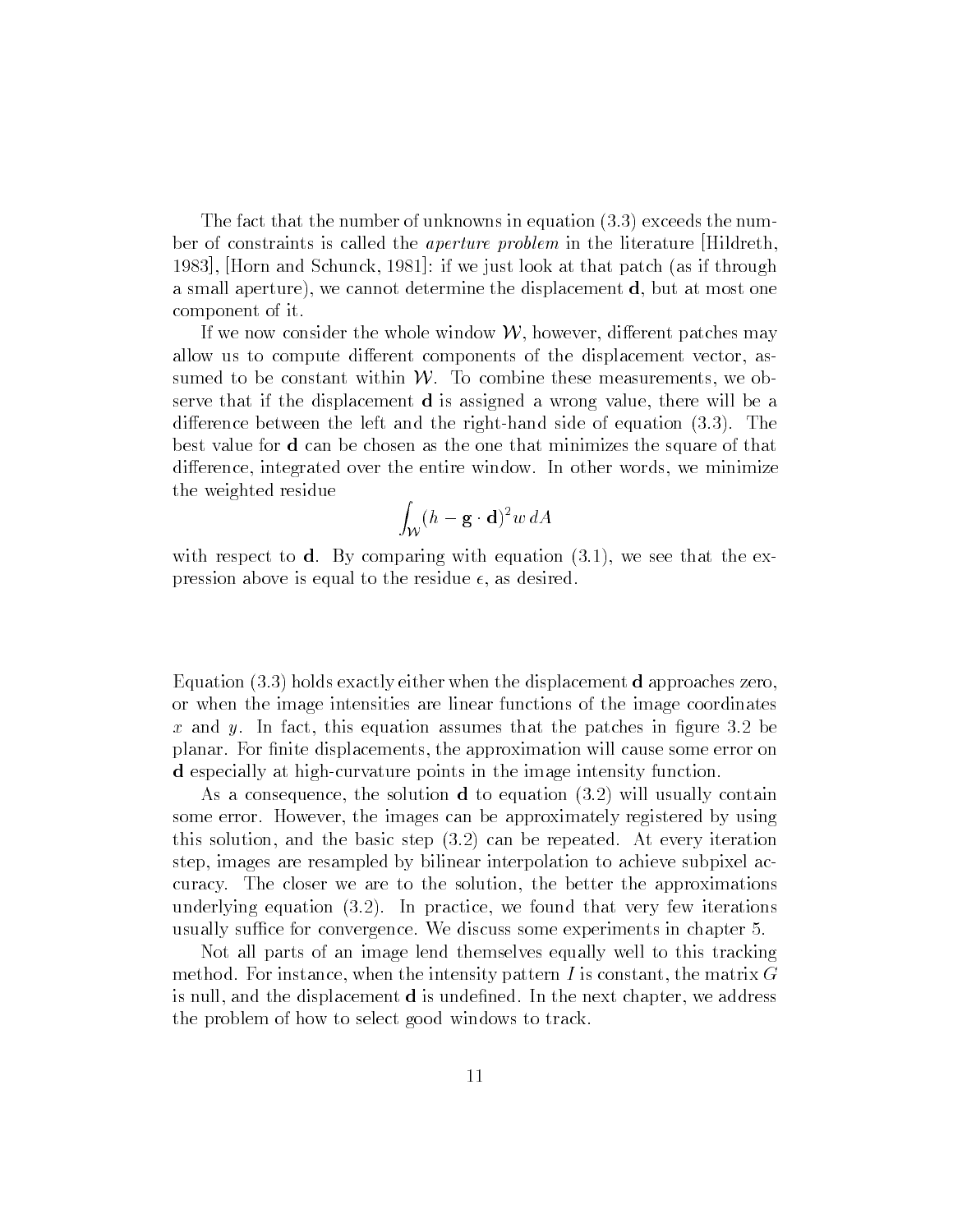### Feature Selection

Regardless of the method used for tracking, not all parts of an image contain motion information. Similarly, along a straight edge, we can only determine the motion component orthogonal to the edge.

In general terms, the strategy for overcoming these difficulties is to use only regions with a rich enough texture. In this spirit, researchers have proposed to track corners, or windows with a high spatial frequency content, or regions where some mix of second-order derivatives was sufficiently high.

All these definitions usually yield trackable features. However, these "interest operators" are often based on a preconceived and sometimes arbitrary idea of what a good window looks like. In other words, they are based on the assumption that good features can be dened independently of the method used for tracking them. The resulting features may be intuitive, but come with no guarantee of being the best for the tracking algorithm to produce good results.

Instead, we propose a more principled approach. Rather than defining our notion of a good window *a priori*, we base our definition on the method we use for tracking. A good window is one that can be tracked well. With this approach, we know that a window is omitted only if it is not good enough for the purpose: the selection criterion is optimal by construction.

With the formulation of tracking introduced in the previous section, this concept is easy to formalize. In fact, we can track a window from frame to frame if the system (3.2) represents good measurements, and if it can be solved reliably.

This means that the 2 - 2 coecient matrix G of the system must be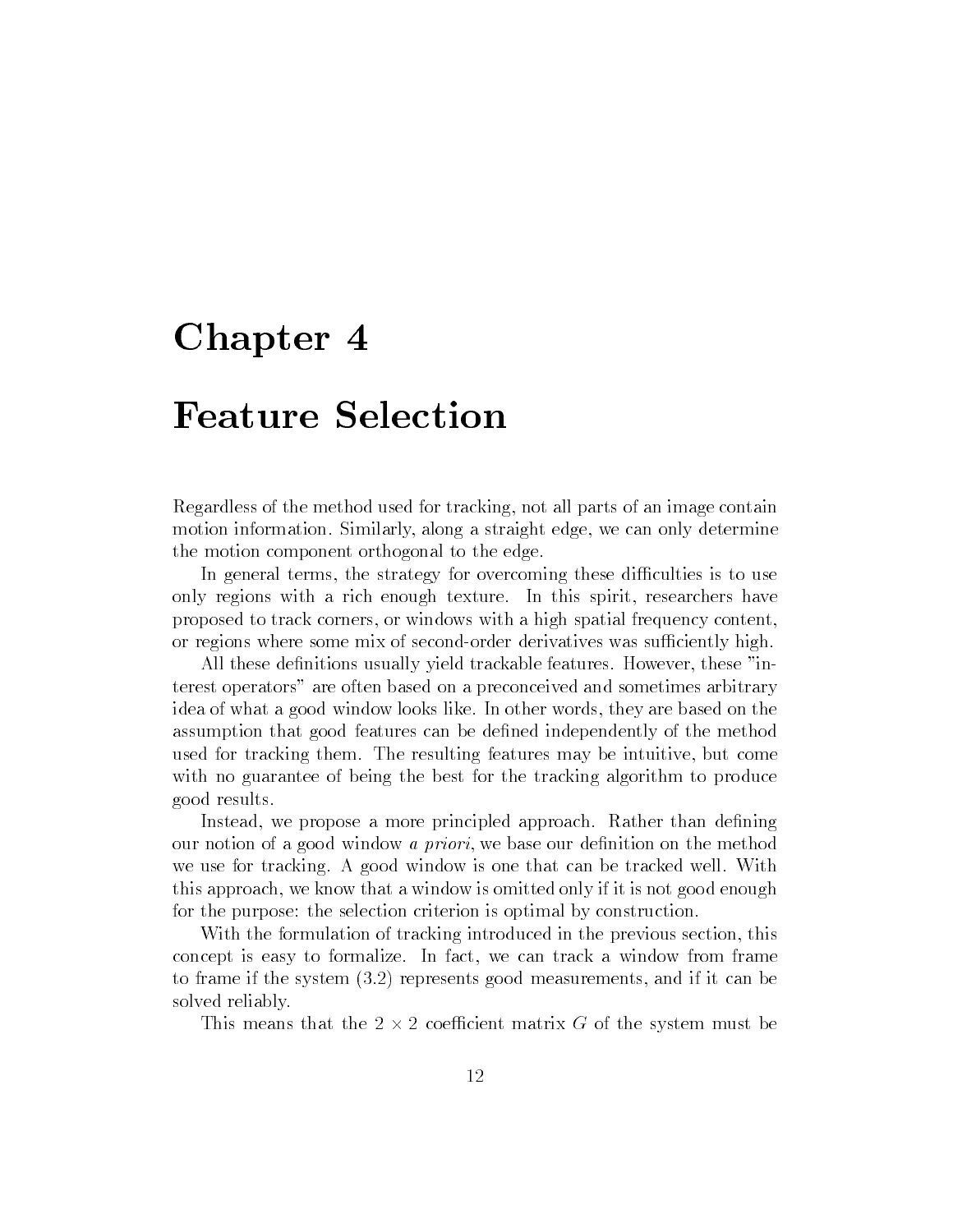both above the image noise level and well-conditioned. In turn, the noise requirement implies that both eigenvalues of G must be large, while the conditioning requirement means that they cannot differ by several orders of magnitude.

Two small eigenvalues mean a roughly constant intensity profile within a window. A large and a small eigenvalue correspond to a unidirectional pattern. Two large eigenvalues can represent corners, salt-and-pepper textures, or any other pattern that can be tracked reliably.

In practice, when the smaller eigenvalue is sufficiently large to meet the noise criterion, the matrix  $G$  is usually also well conditioned. This is due to the fact that the intensity variations in a window are bounded by the maximum allowable pixel value, so that the greater eigenvalue cannot be arbitrarily large.

As a consequence, if the two eigenvalues of G are  $\lambda_1$  and  $\lambda_2$ , we accept a window if

$$
\min(\lambda_1, \lambda_2) > \lambda \tag{4.1}
$$

where  $\lambda$  is a predefined threshold.

To determine  $\lambda$ , we first measure the eigenvalues for images of a region of approximately uniform brightness, taken with the camera to be used during tracking. This gives us a lower bound for  $\lambda$ . We then select a set of various types of features, such as corners and highly textured regions, to obtain an upper bound for  $\lambda$ . In practice, we have found that the two bounds are comfortably separate, and the value of  $\lambda$ , chosen halfway in-between, is not critical.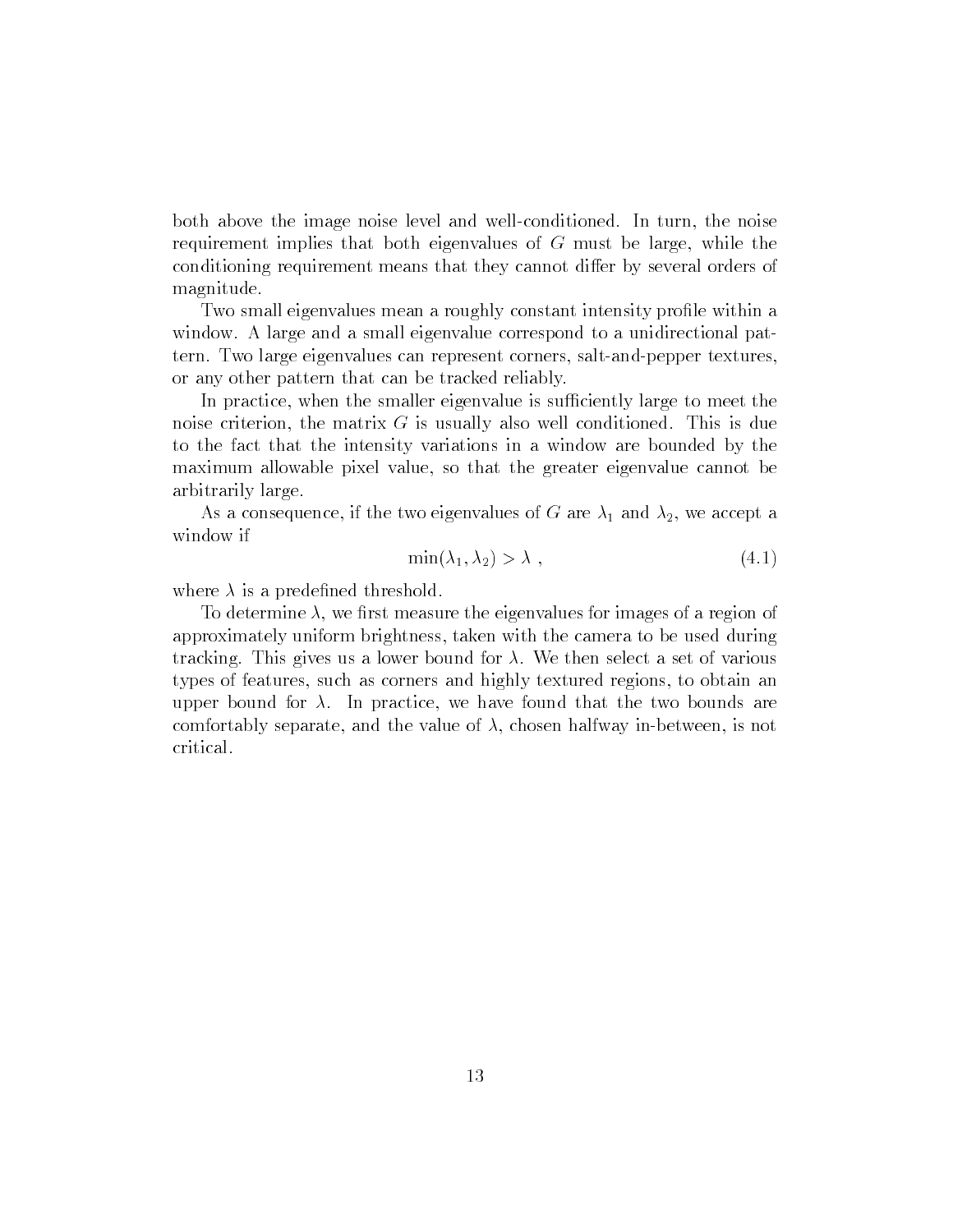### Experiments

In this chapter, we evaluate the performance of both feature selection and tracking on real images. To this end, we use a stream of 100 frames, showing surfaces of several different types: a furry puppet, a cylindrical and glossy mug with strong surface markings, an artichoke, a flat model street sign. Figures 5.1 and 5.2 show the first and the last frame of the stream, respectively. Between frames, the camera was translated to the right, producing a displacement of about one pixel per frame.

#### **Feature Selection**  $5.1$

Figure 5.3 shows an intensity encoding of the value of the smaller of the two eigenvalues of the tracking matrix  $G$  (see equation 3.2) for all the square windows of size 15 in the first frame. We call this the *minor* eigenvalue.

Figure 5.4 shows a histogram of the eigenvalues displayed in figure 5.3. For feature detection, we choose a threshold somewhere in the large gap between the near-zero and the higher cluster. Because of the size of that gap, the threshold value is not critical. We select a value of 10.

The feature selection algorithm sorts the minor eigenvalues in decreasing order, and picks feature coordinates from the top of the sorted list. Every time a coordinate pair is selected, it is assigned a new feature number. To obtain non-overlapping features, all the features in the list that overlap the window centered at the selected pair are deleted. Figure 5.5 shows the feature windows computed from the frame in figure 5.1. If desired, the requirement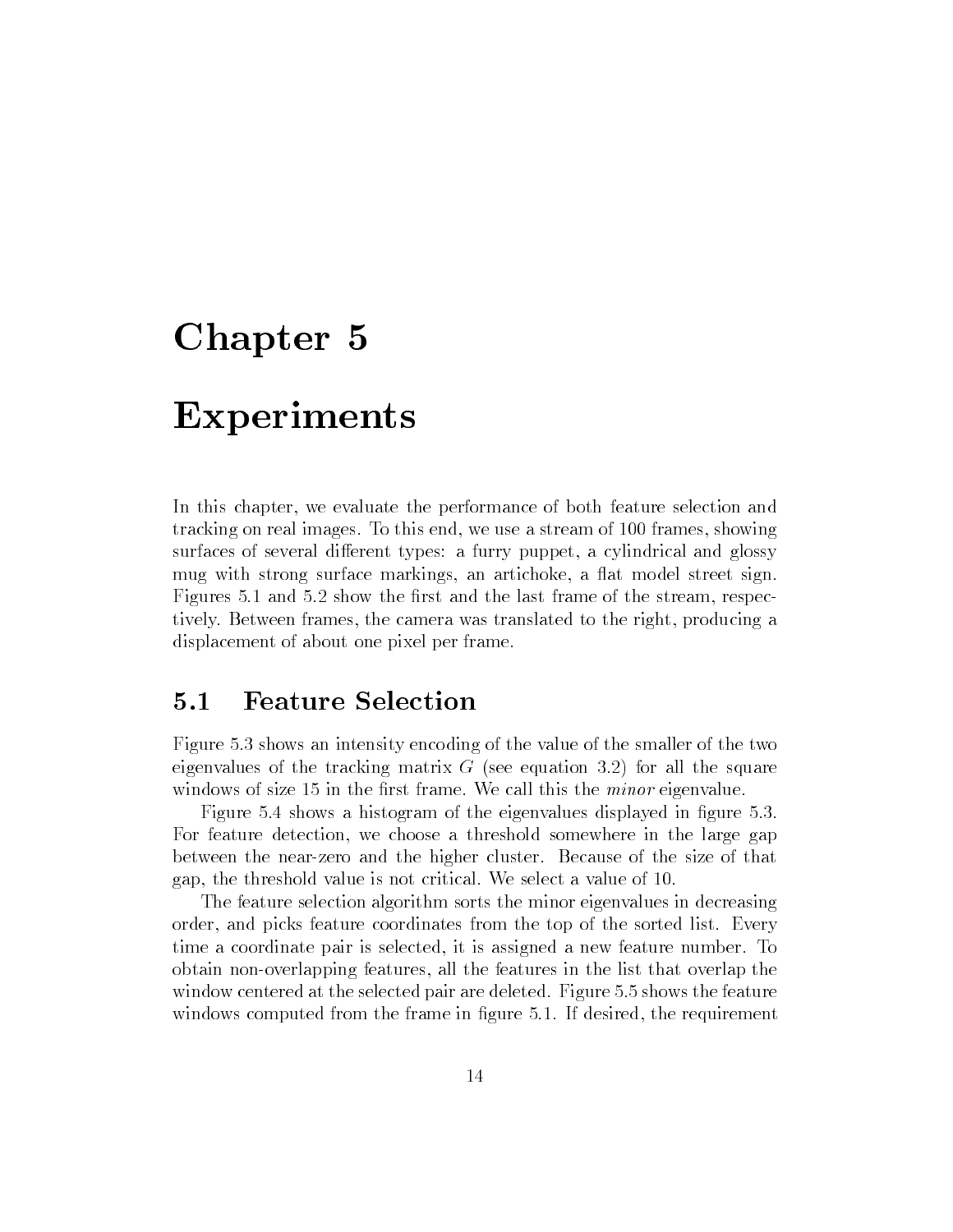

Figure 5.1: The first frame of the stream used in the experiments.  $\;$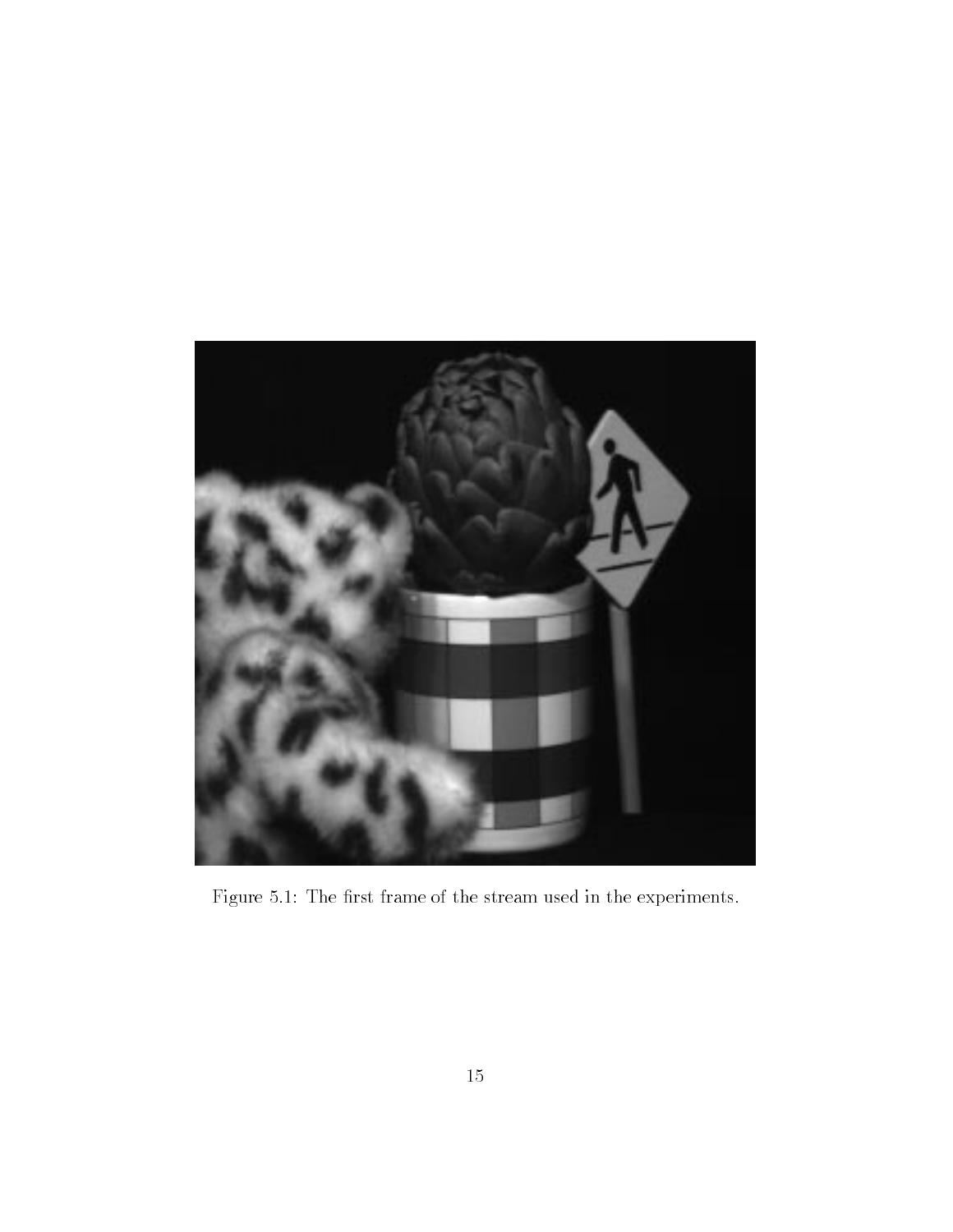

Figure 5.2: The last frame of the stream. The total image displacement from first to last frame is about 100 pixels (one pixel per frame).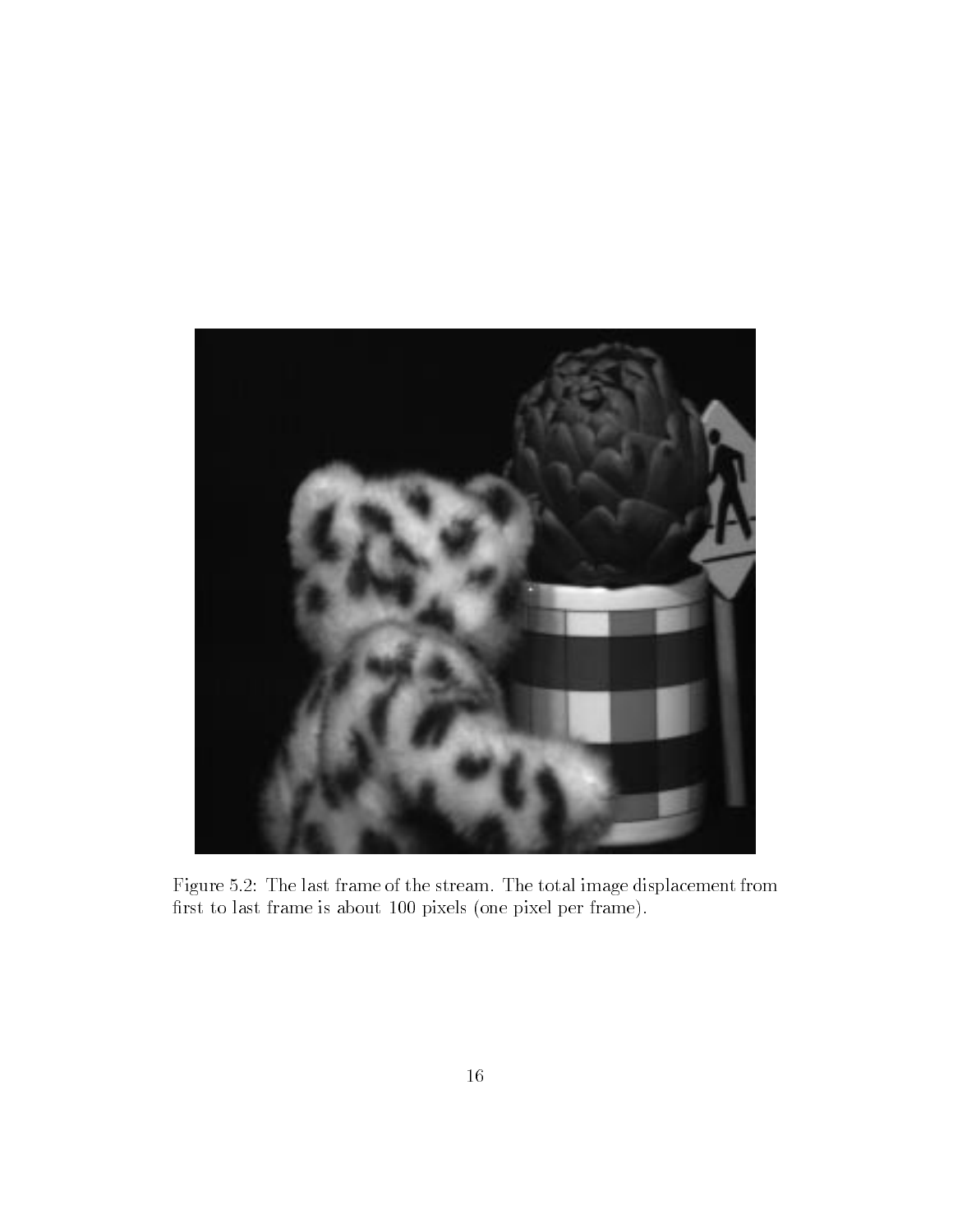of zero overlap can be relaxed by enforcing a minimum distance between window centers smaller than the window size.

From figure 5.5, we see that the eigenvalue criterion selects the corners on the mug as well as fuzzier features on the puppet, both along the edges of the spots, and elsewhere. Also, a considerable number of features is found on the artichoke, where the intensity patterns are very irregular. The background, as well as the relatively uniform areas on the pedestrian sign and on the mug, contain no features. It is doubtful that any useful motion information can be extracted from those areas.

No features are found along the straight edges on the mug. These edges are characterized by a nearly-zero minor eigenvalue, and are good examples of regions suffering from the so-called "aperture problem" discussed in chapter 3.

Figures 5.6 and 5.7 show four sample feature windows. Each pair of illustrations shows the grey values within a window, and its isometric plot. All feature windows have substantial variations of intensity, but can hardly be classied as "corners".

An interesting phenomenon can be noticed in figure 5.5 concerning features at the corners on the mug: these windows are almost invariably positioned so that the corner in each of them is at the very edge of the window, which is filled by the brighter side of the corner (see for instance feature number 1).

This phenomenon is due to the fact that the intensity variations in the bright regions, albeit very small, are larger than those in the dark regions. The odd placement of the corner windows, then, indeed maximizes the intensity variations within the windows.

Although this phenomenon presented no difficulty in our experiments, it is possible that with noisier images the "interesting" part of the feature is lost from one frame to the next because it is too close to the window boundary. We leave the exploration of this conjecture to future work.

#### $5.2$ Tracking

Figure 5.8 shows the last of the 100 frames in the sequence, with the superimposed features, as tracked by the algorithm. Each feature required typically fewer than five iterations of the basic tracking step (see equation 3.2) to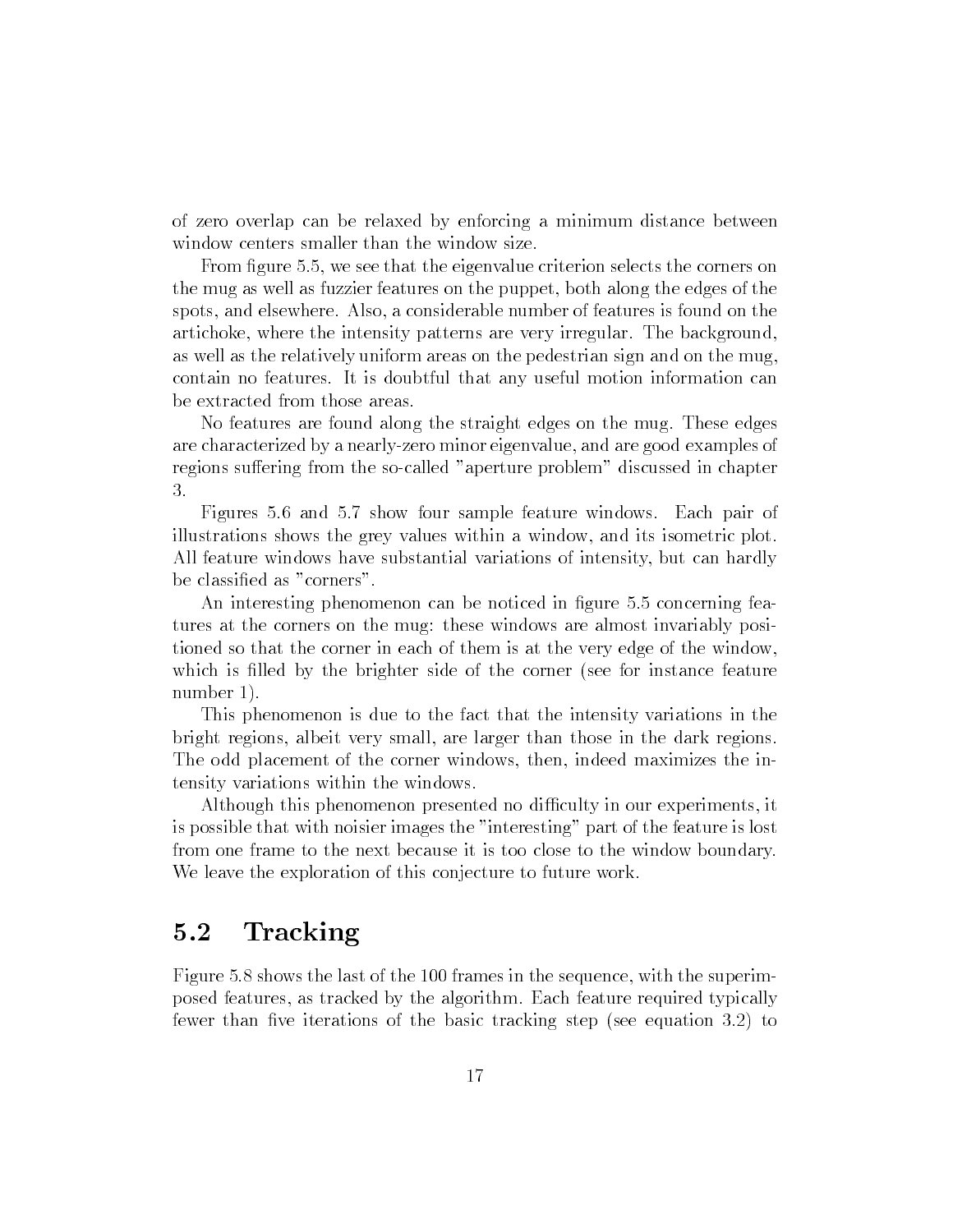

Figure 5.3: The minor eigenvalue of  $G$  (see equation  $(3.2)$ ) for the first frame in the stream (figure  $(5.1)$ ). Brighter areas correspond to higher values. The intensities in this display were compressed logarithmically. The square patterns remains the shape of the shape of the shape of the detector (and the 15 million) the tracker).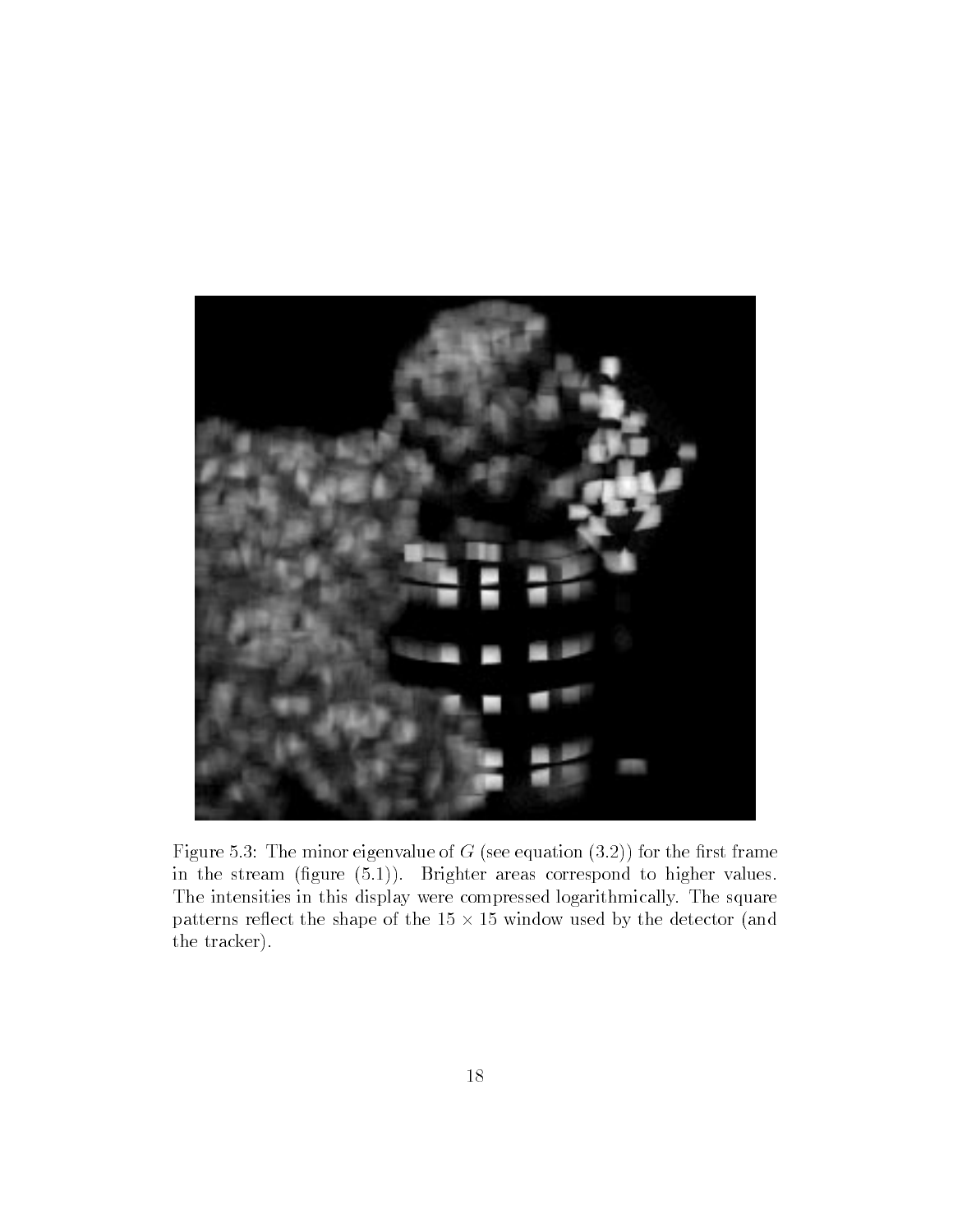

Figure 5.4: Histogram of the minor eigenvalues. Notice the wide gap between the near-zero values, corresponding to the background and to uniform regions in frame 1, and the upper cluster.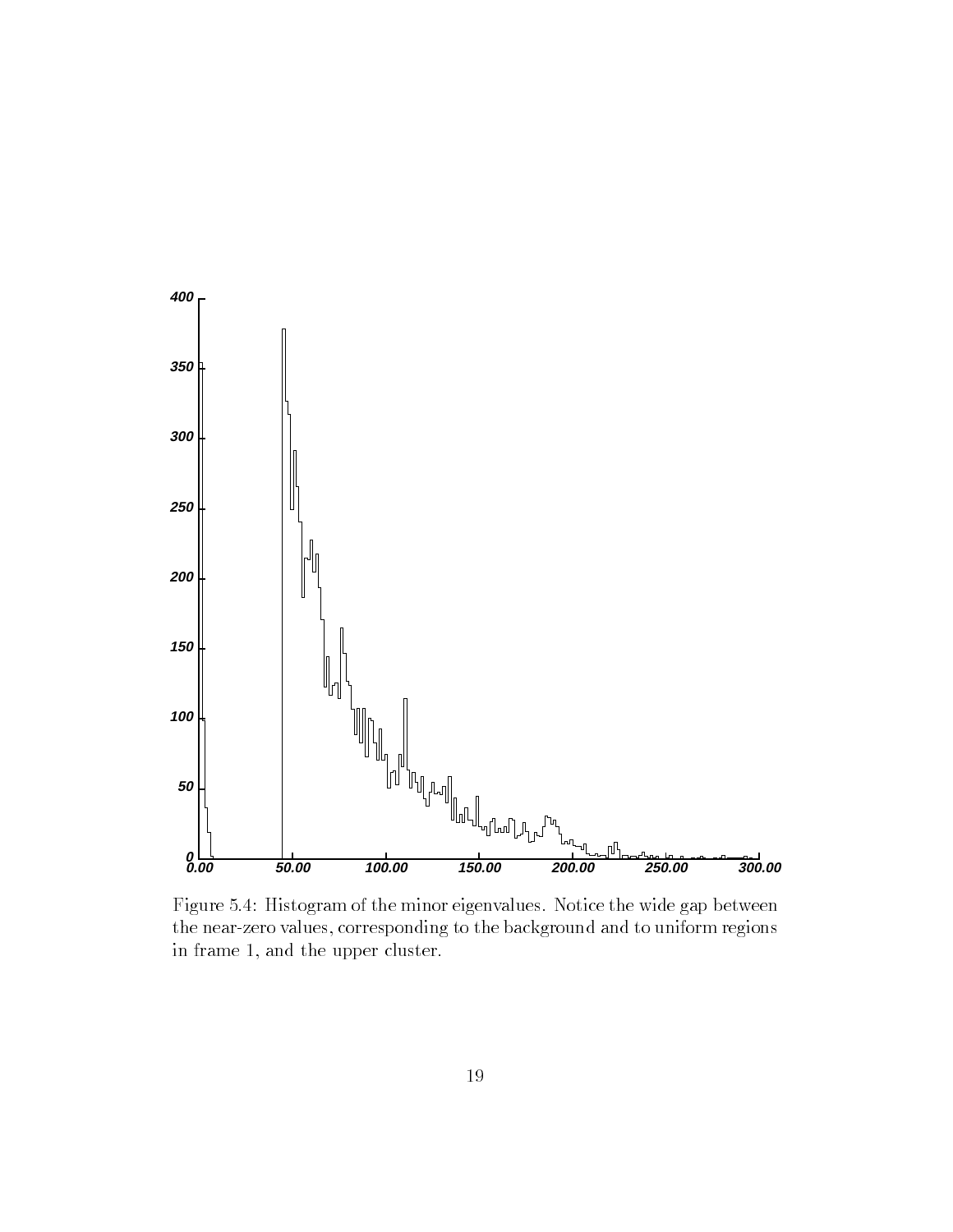

Figure 5.5: The non-overlapping features produced by thresholding the eigenvalues of figure 5.3 with a value of 10. Some features are numbered for reference in the text.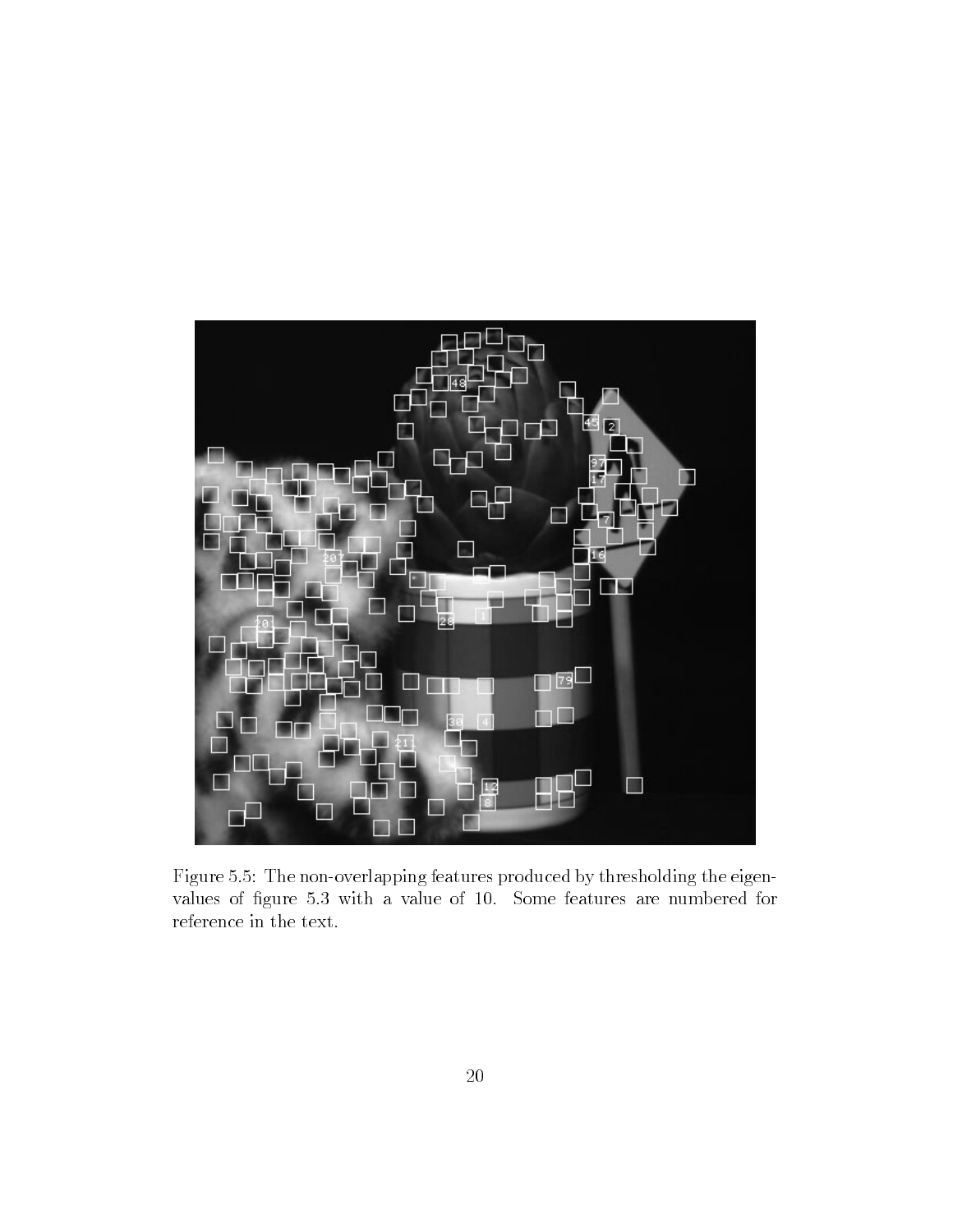

Figure 5.6: Two sample feature windows: the head of the man on the pedestrian sign (feature 2), and a corner on the mug (feature 28).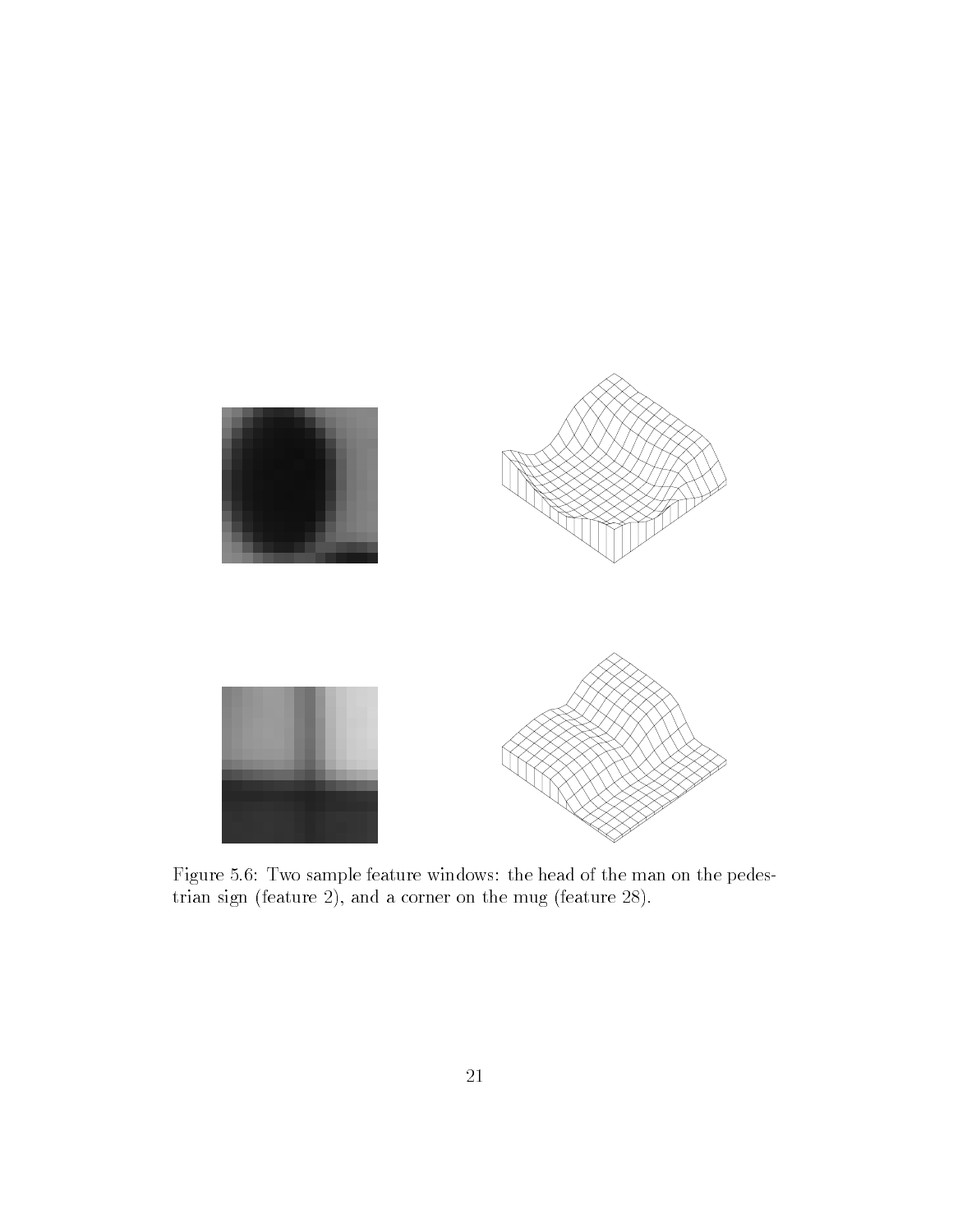

Figure 5.7: Two more sample feature windows: a detail of the artichoke (feature 48), and a spot on the puppet (feature 211).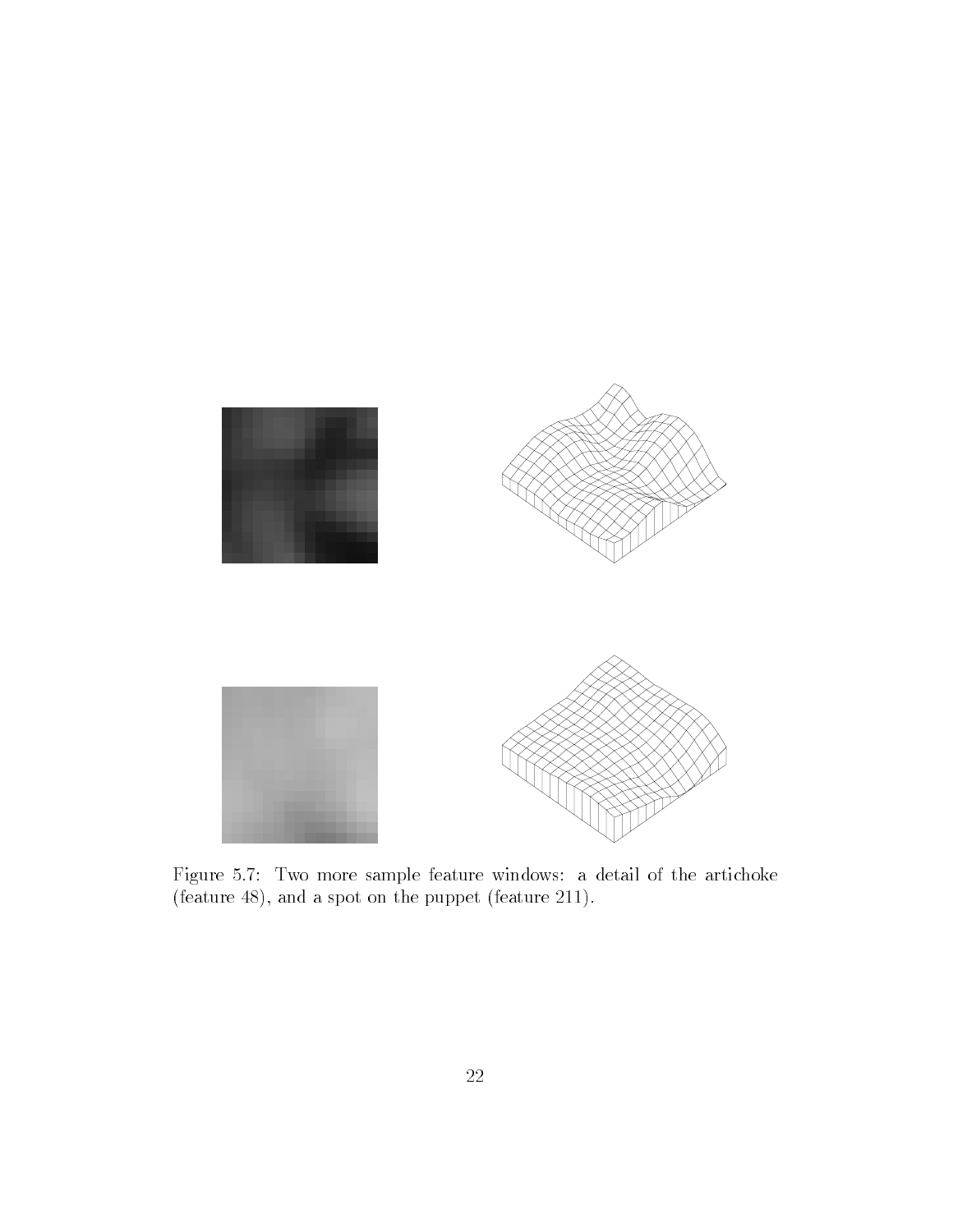stabilize the displacement estimate to within one hundredth of a pixel.

217 of the 226 features selected in the first frame survive tracking throughout the stream. No gross errors are made for any of the surviving features. Of the nine missing features at the end of the stream, six disappear off the right image boundary. Of the other three, two (201 and 207, on the fur of the puppet) are too weak to be tracked.

The ninth missing feature, number 79, on the right side of the mug in figure 5.5, is lost because in frame 40 the tracker did not converge within ten iterations. It would have taken 14 iterations for complete convergence, that is, to bring the change in displacement due to a new iteration below one hundredth of a pixel. The reason for the large number of iterations is that feature 79 is on top of a glossy surface viewed at a substantial slant angle. This causes the feature window to change its appearance substantially from frame to frame.

During tracking, a cumulative residue is computed for each feature window. This residue is defined as the root-mean-squared intensity difference between the first and the current window. The cumulative residue is plotted in figure 5.9 as a function of the frame number. Notice that most of the residue curves grow at the rate of about one intensity level per pixel every one-hundred frames. As discussed below, a larger residue may indicate occlusion.

### Window Size and Occlusion

As discussed in chapter 3, smaller windows are more sensitive to noise. However, they are also less likely to straddle surface discontinuities, or to be affected by distortions due to changes of viewpoint. To illustrate this point, we compared tracking of feature number 2 with square windows 15 and 31 pixels wide. Feature number 2 is the head of the pedestrian on the sign (see figure  $5.6$ ). In figure  $5.10$ , the tracks left by feature number 2 are shown for the two window sizes.

At the end of the tracking process, there is a difference between the results: the discrepancy is of about 3 pixels horizontally, and about 0.8 pixels vertically. One of the two final coordinate pairs must be wrong. The reason for the discrepancy can be seen from figure 5.11, which shows the first and last windows in the stream with the 31-pixel windows. Halfway through the stream, the edge of the artichoke appeared in the window, causing the error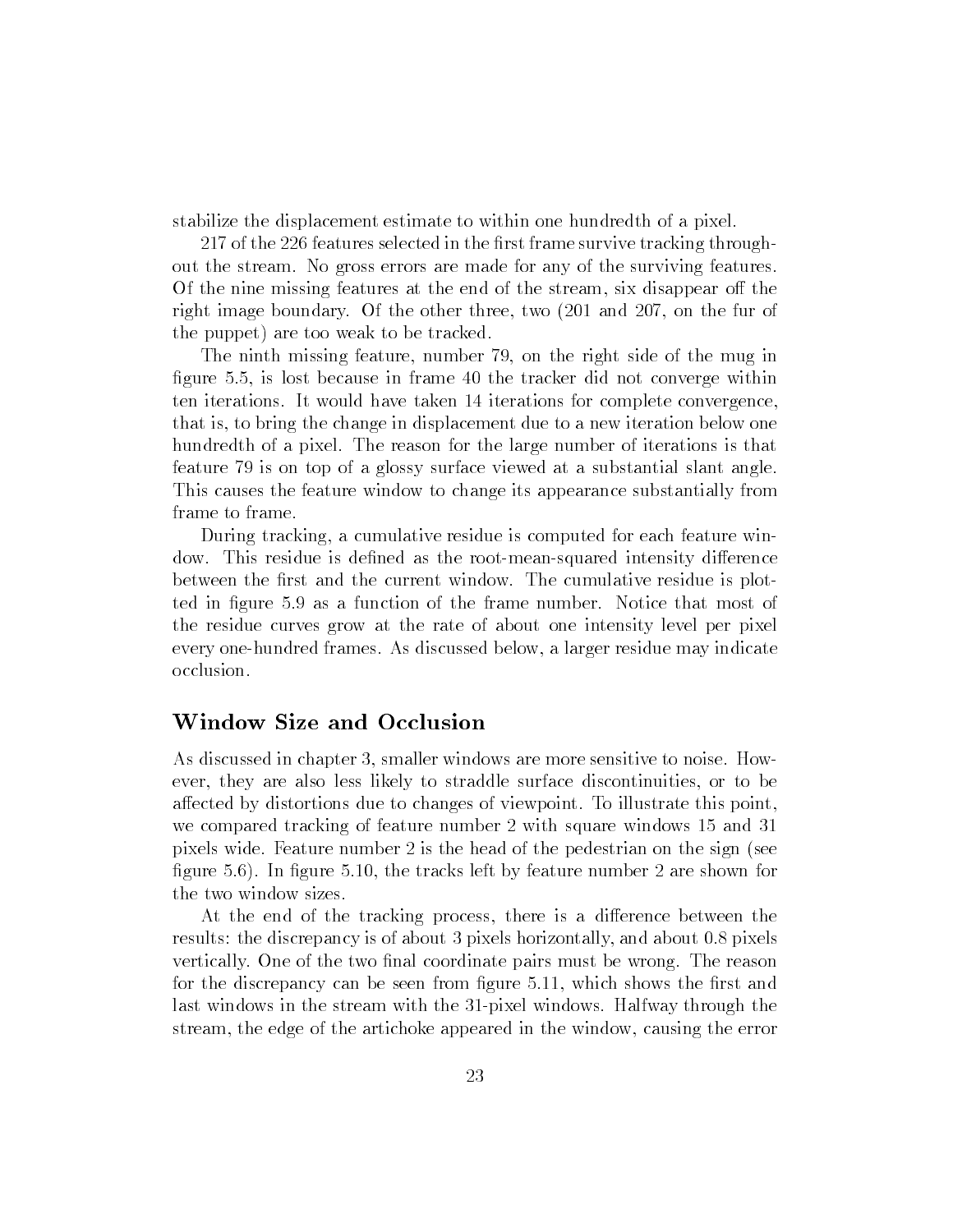

Figure 5.8: The features surviving through the 100 frames. Of the 226 starting features, only nine disappear, six of them off the right image boundary.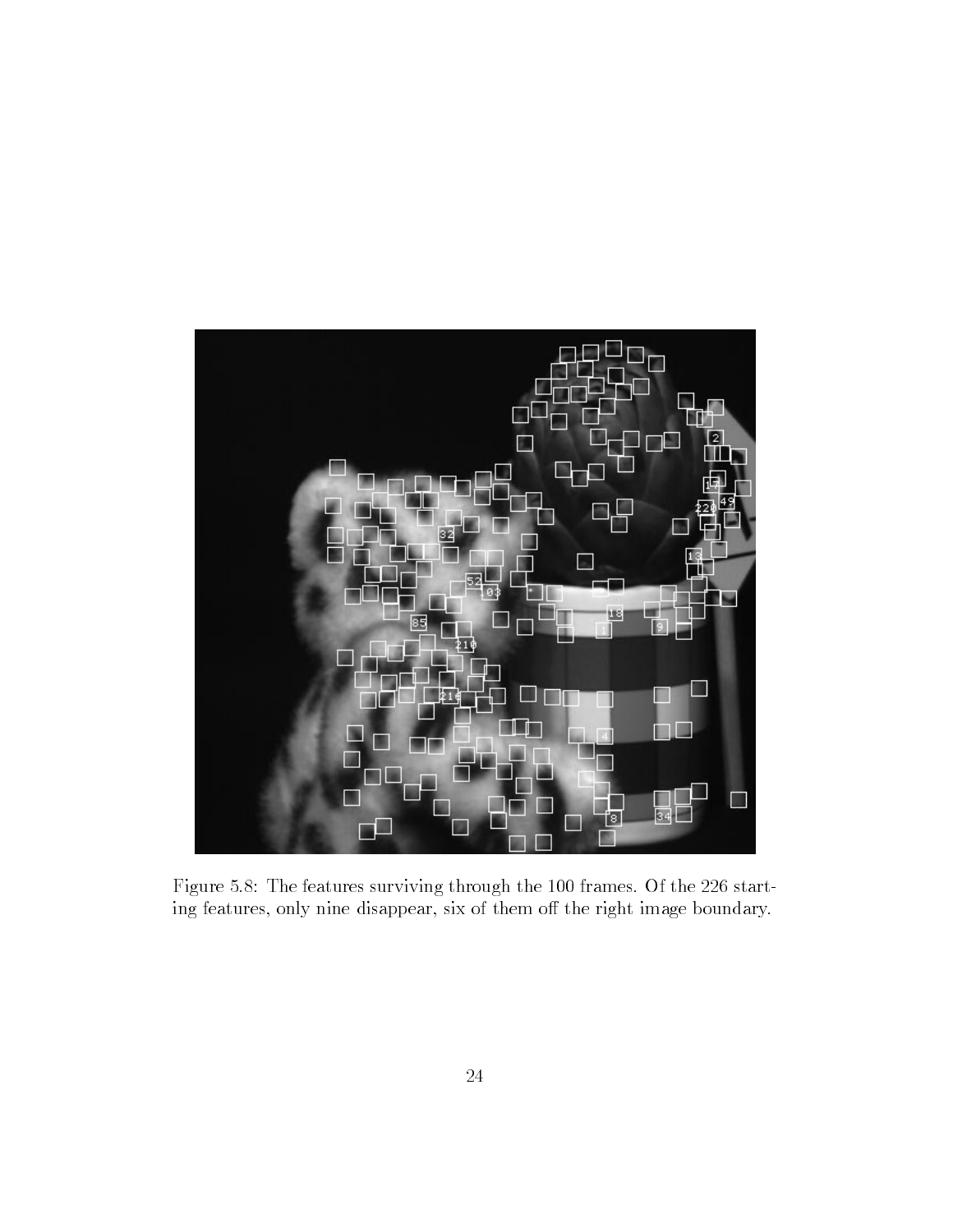

Figure 5.9: Cumulative root-mean-squared residues between the current and the first frame for all of the features selected by our method. Units are intensity levels per pixel, versus the frame number. Features 7, 8, 12, 16, 17, and 97 are occluded during the stream.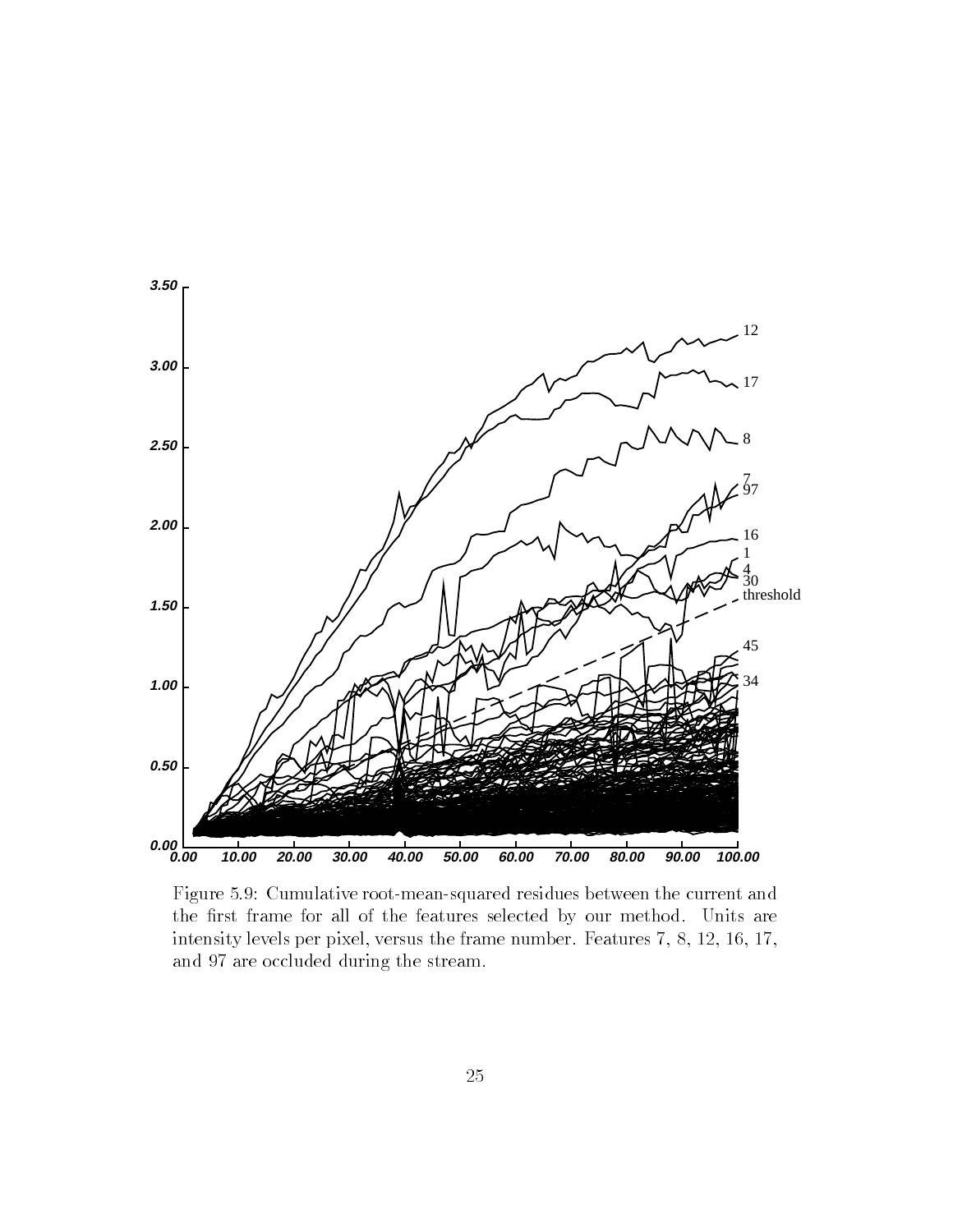in the displacement values.

Small windows minimize these occlusion problems. On the other hand, they will occur no matter what the size of the window. The dashed line in figure 5.9 suggests a threshold on the cumulative residue for the detection of occlusions. Of the features above the threshold, those numbered 7, 8, 12, 16, 17, and 97 are occlusions. The other features, numbered 1, 4, 30, are in an area of the mug that receives strong reflections from the light source. As a result, the overall intensity pattern changes substantially from the first to the last frame, increasing the value of the residue even if the features are tracked well (compare figure  $5.5$  with the last frame, figure  $5.8$ ).

This simple occlusion detection method would identify most occlusions, at least for the sequence used for this experiment. It is possible that modeling window changes as affine transformations, rather than simple translations, increases the separation between good and bad residues, thus yielding a more reliable detection.

### False Features

Other occlusion phenomena produce problems that are more difficult to detect. For instance, feature number 45 starts at the intersection of the right boundary of the artichoke with the upper left edge of the traffic sign (see figure 5.5). As the camera moves, the local appearance of that intersection does not change, but its position in space slides along both edges. The tracker cannot notice the problem, but the feature would create a bad measurement for any motion and shape method that assumes that features correspond to static points in the environment. However, this problem can be detected in three dimensions, after the motion and shape algorithm has been applied.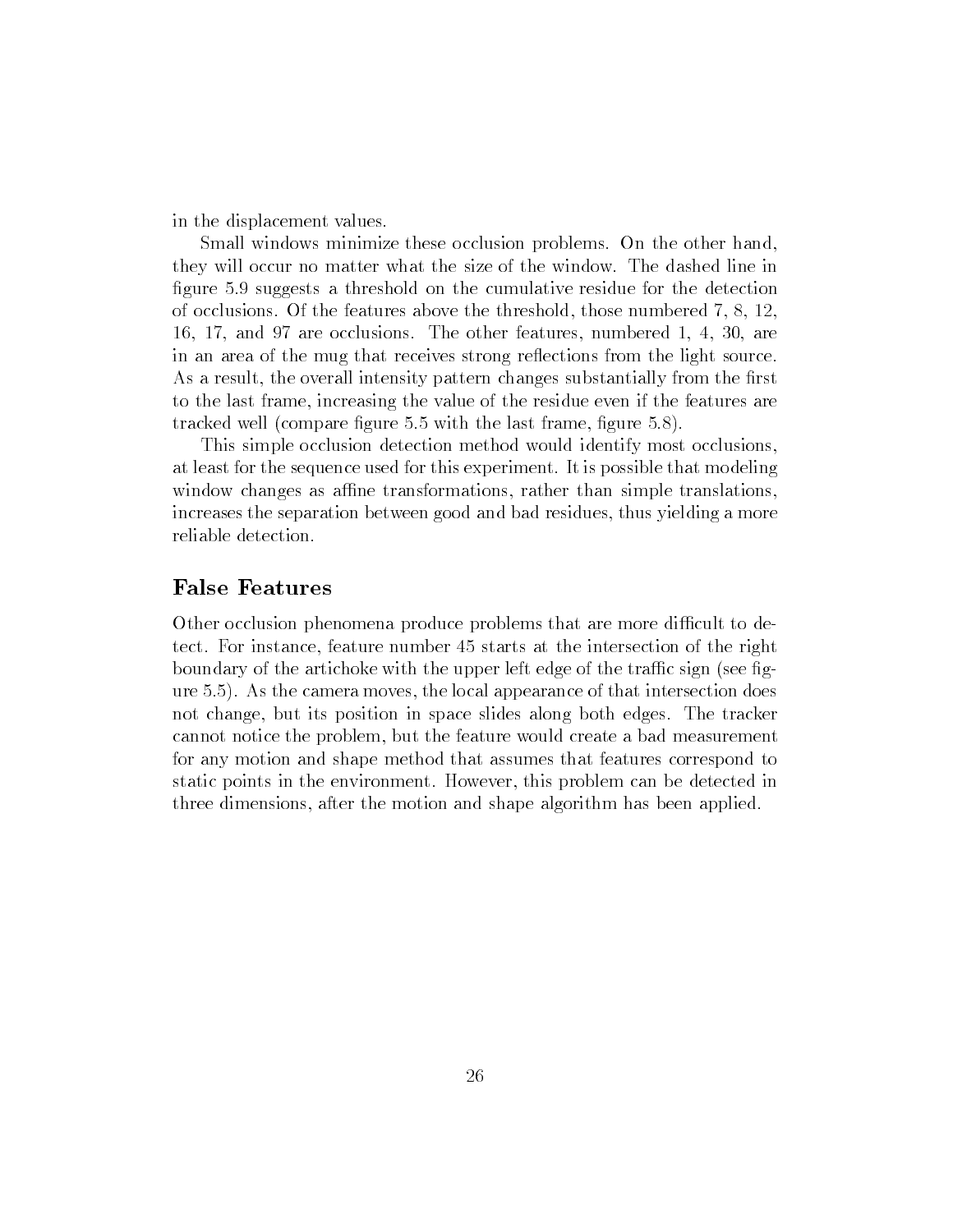Figure 5.10: Results of tracking feature 2 (the man's head on the sign) with two different window sizes (square windows of 15 and 31 pixels). The distance between the right endpoints is about 3 pixels horizontally and 0.8 pixels vertically.





Figure 5.11: A large window is more likely to change dramatically during camera motion. Here, the boundary of the artichoke appears within the large 31 - 31 window of feature 2 (the head of the pedestrian on the sign) somewhere between frame 1 (top) and 100 (bottom), causing the error in ..., with the smaller continues, is less substituted in white in white  $\mathcal{G}_1$  , we have a substitute in which is to the problem.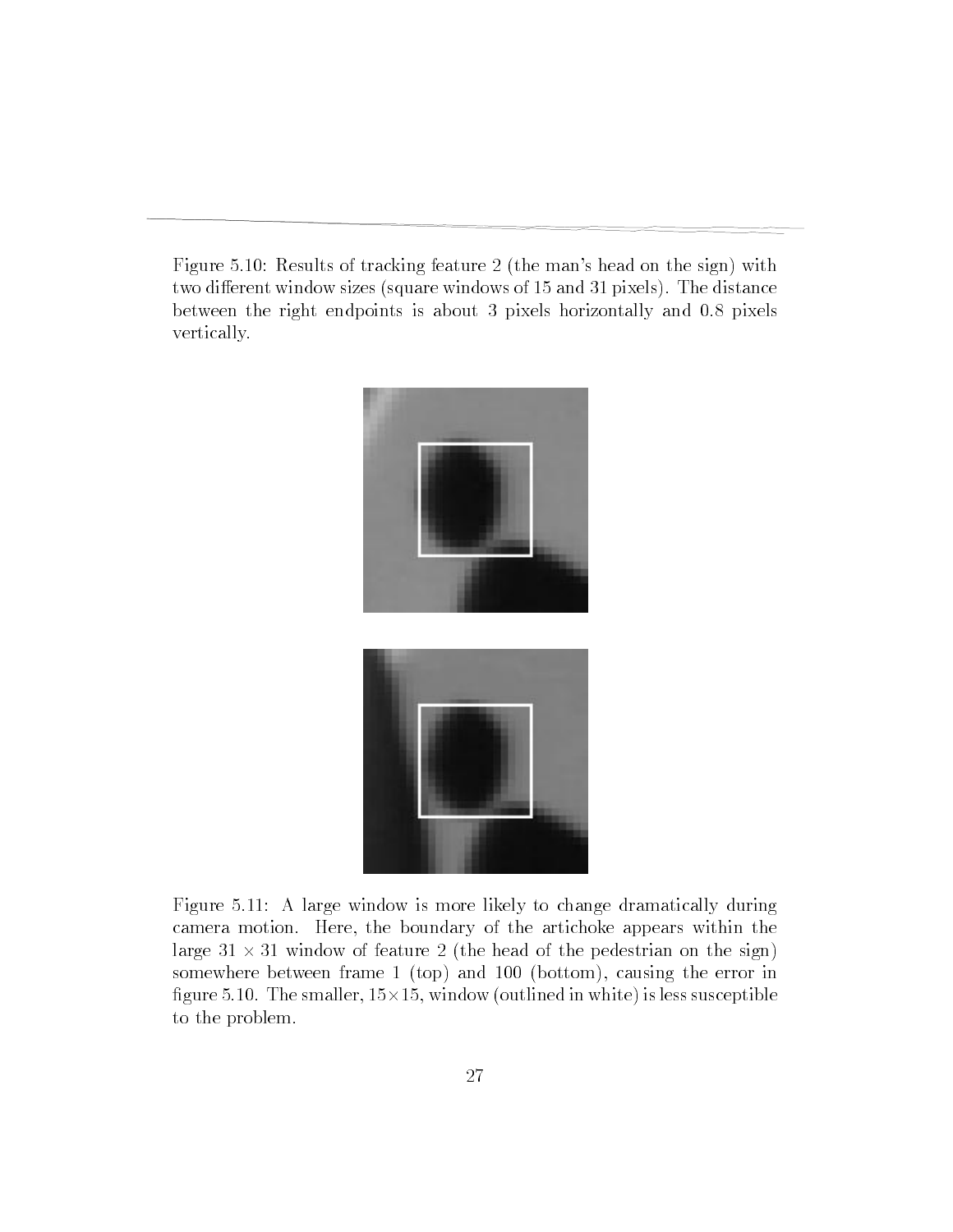### Conclusion

The main focus of our research on visual motion is the reconstruction of three-dimensional shape and motion from the motion of features in an image sequence, as outlined in the first two reports of this series Tomasi and Kanade, 1990], [Tomasi and Kanade, 1991]. Many algorithms proposed in the literature for similar purposes assume that feature points are available from some unspecied "previous processing".

Of course, the validity of these algorithms, including ours, depends critically on whether this preliminary processing can actually be done. In this technical report, we have shown that it is possible to go from an image stream to a collection of image features, tracked from frame to frame.

We chose to use the window-based technique proposed in Lucas and Kanade, 1981], because it is simple, fast, and gives accurate results if windows are selected appropriately.

The need for a careful choice of the windows to track is crucial, and we proposed a direct and effective solution to this problem. The proposed criterion, based on the size of the smaller eigenvalue of the tracking matrix G, is well justied by the nature of the tracking method. Furthermore, it subsumes previous feature selection criteria, in that it detects corners equally well as regions with high spatial frequency content, or with high second-order derivatives, or high values of intensity variance.

The experiments outlined in chapter 5, as well as those described in other reports in this series, show that the overall performance is good.

Of course, this method does not settle the issue of motion detection in image sequences. Window tracking requires good surface markings, can give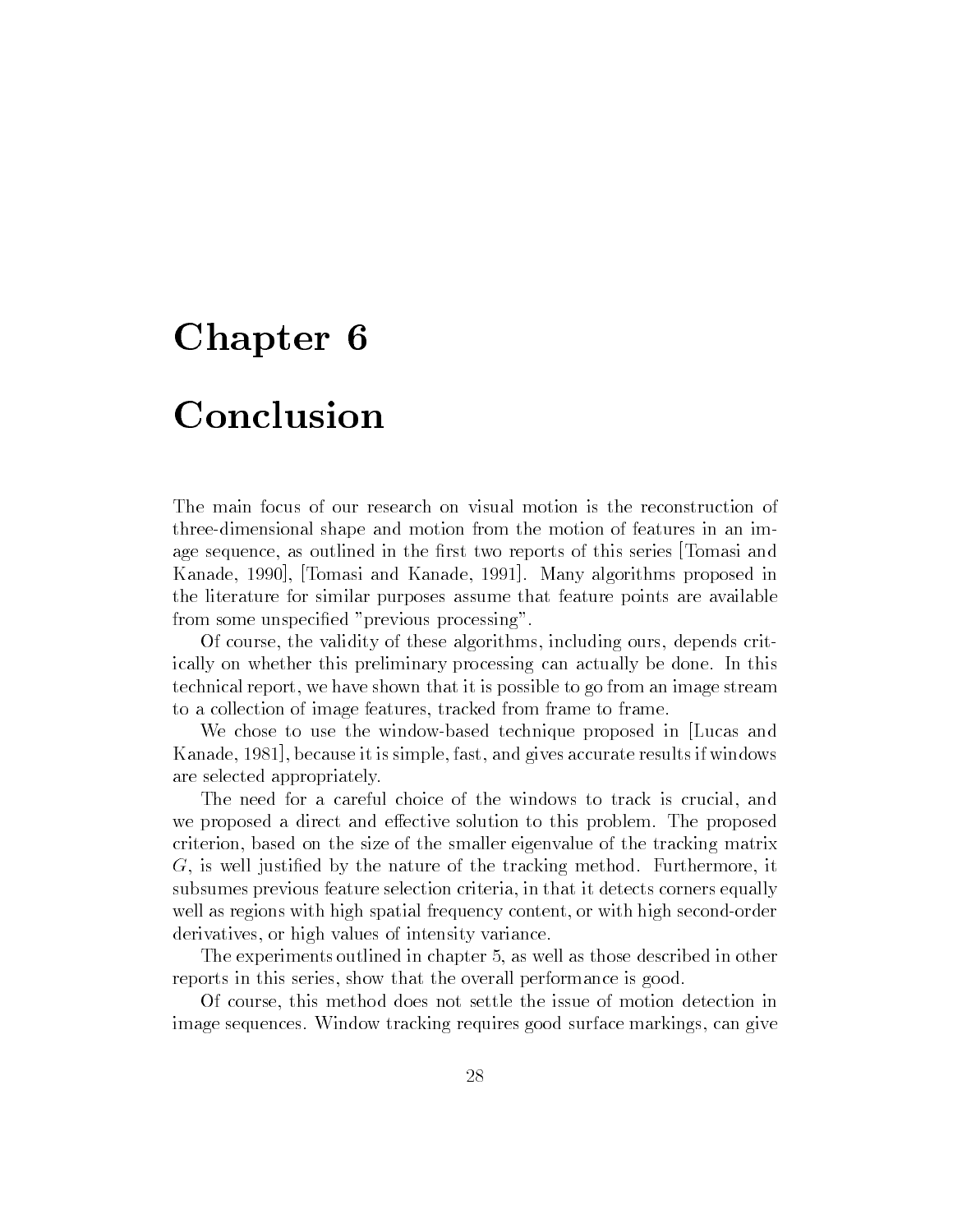rise to false measurements from windows along occluding boundaries, and yields relatively sparse results.

However, false measurements should probably be detected at a higher level in the processing chain, when measurements are combined into threedimensional motion and shape estimates.

Also, results from surface markings are very accurate, typically to within one tenth of a pixel or better, and are therefore well suited for motion and shape estimation.

As to sparsity, if rich shape results are the goal, the shape and motion method will have to be complemented with other techniques for a denser reconstruction of surfaces. However, the number of features obtained in typical scenarios [Tomasi and Kanade, 1991] is more than sufficient to obtain accurate motion results, and to initialize a dense shape map, to be used by other modules for a more detailed reconstruction of the visible surfaces.

As an agenda for future work on the detection and tracking of features in a stream of images, we now summarize the issues we left open in this report.

Two parameters need to be specified for detection and tracking: the size of the window and the detection threshold. We have argued that windows should be as small as possible, compatibly with good noise rejection. However, it has been shown [Okutomi and Kanade, 1990] that a careful choice of the window size can improve performance considerably. It would be interesting to develop an inexpensive and automatic window size selection algorithm.

The feature detection threshold was chosen in this report based on a histogram of the minor eigenvalues for the entire image (figure  $5.4$ ). Also this parameter should, in the future, be selected automatically.

In chapter 2, we argued that for small windows a pure translation model of image changes gives more reliable results than a model with more parameters. On the other hand, in chapter 5, we also conjectured that an affine transformation model would improve the discrimination power of the occlusion detector. This suggests a combined strategy: the translation model is more adequate for the registration of adjacent frames, while a more sophisticated transformation model is probably required when comparing distant frames (in the first and the current image), as done for the detection of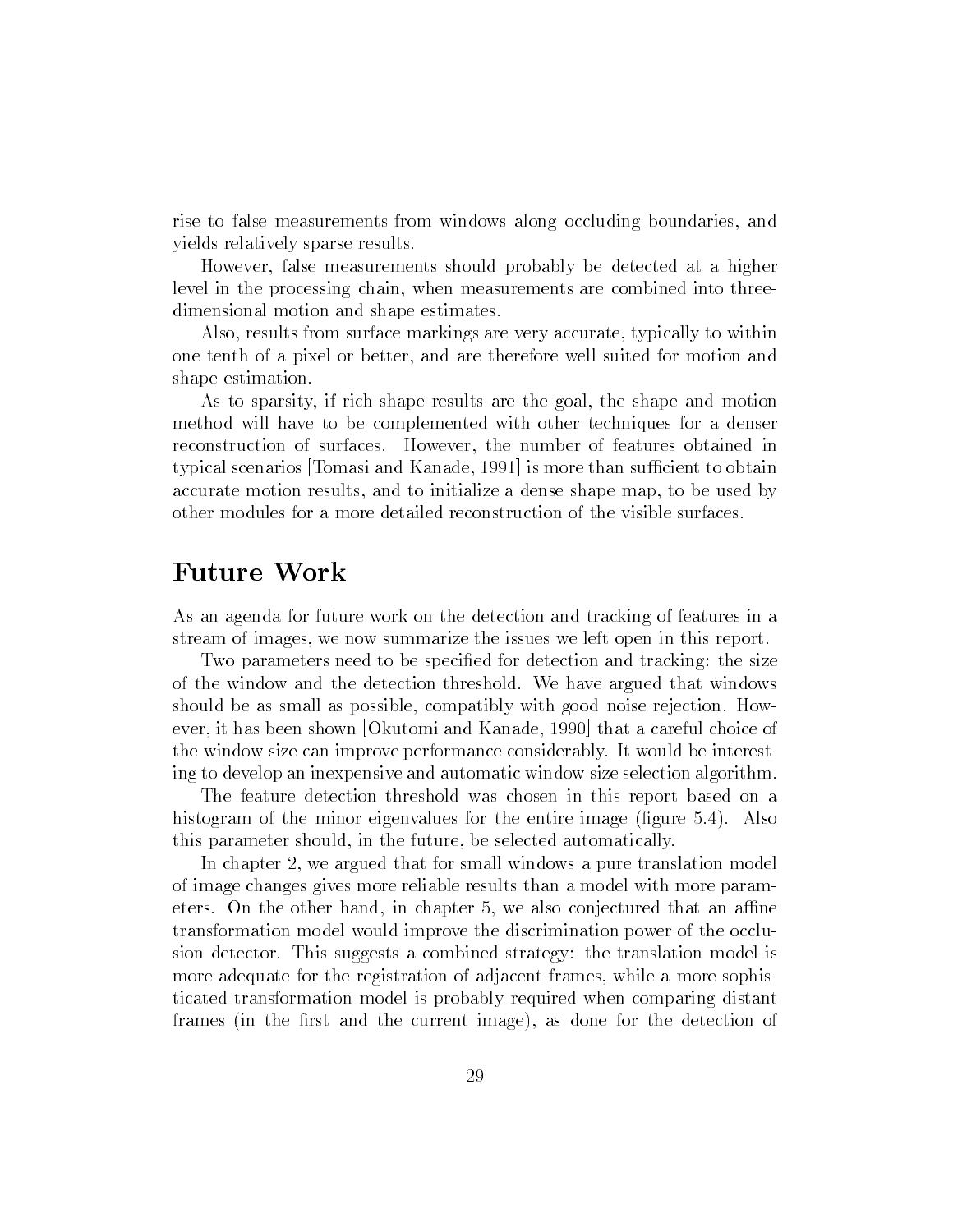occlusions. How far the occlusion detector can be improved by the affine transformation model is an interesting open question.

In the discussion of figure 5.5, we pointed out the asymmetric behavior of the feature selector for corner-like regions: the corner almost always appears along the boundary of the window. It would be interesting to explore this phenomenon. First of all, it should be determined whether this is at all a problem, that is, if it can cause features to be lost when images are very noisy. If so, it should be possible to add a feature stability criterion to the maximization of min $(\lambda_1, \lambda_2)$ : choose features so as to maximize the minor eigenvalue and the spatial stability of the feature in the presence of image noise. The exact formalization of this stability criterion, as well as the recipe for combining it with the eigenvalue maximization rule, are open research questions.

Finally, a complete investigation of the detection and tracking methods presented in this report requires a more thorough performance evaluation. First, the methods should be compared experimentally with those previously proposed in the literature. Second, performance should be measured for a large number of sequences in a more diverse set of situations.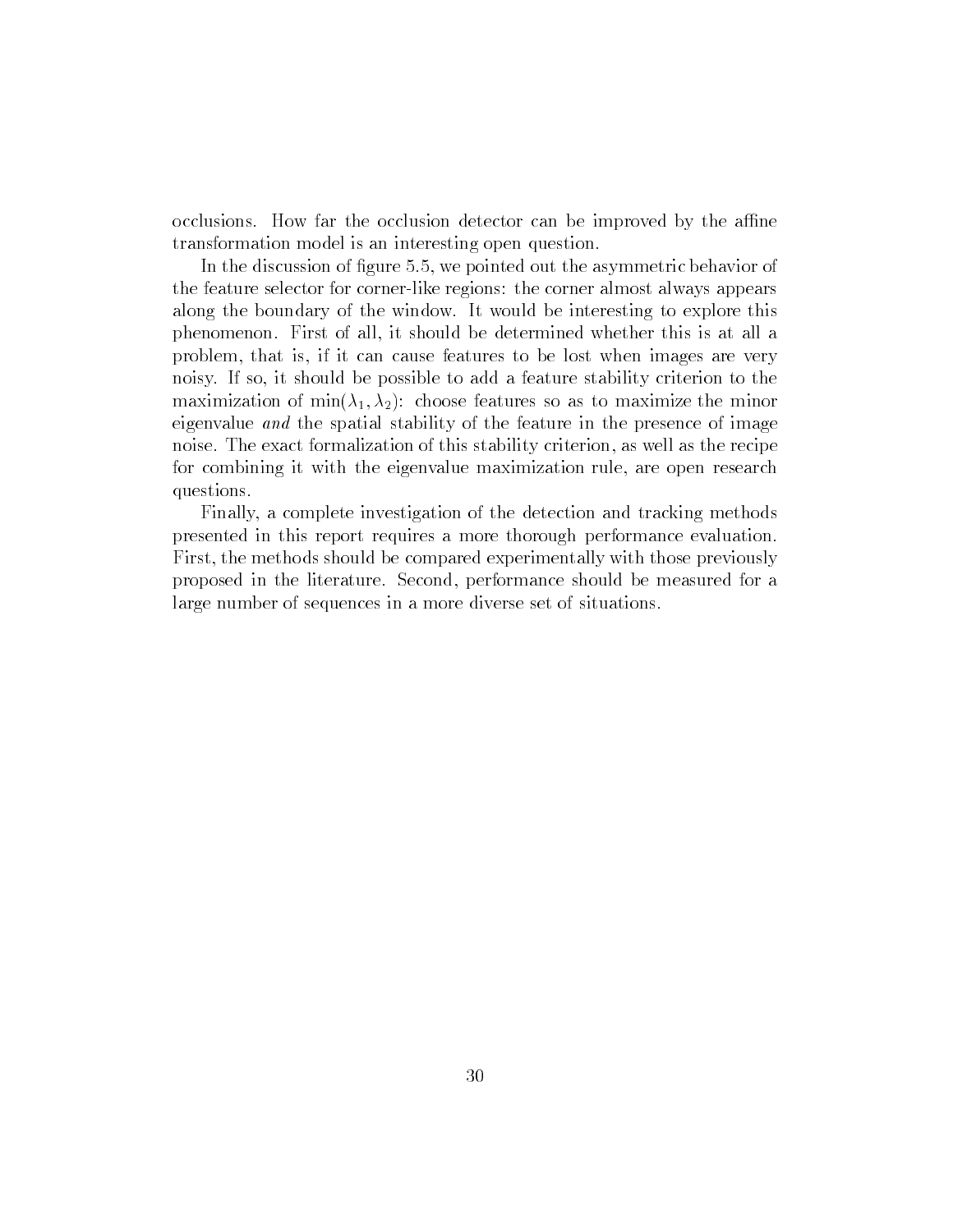### Bibliography

#### [Anandan, 1989]

P. ANANDAN. A computational framework and an algorithm for the measurement of visual motion. International Journal of Computer Vision, 2(3):283-310, January 1989.

[Dreschler and Nagel, 1981]

L. Dreschler and H.-H. Nagel. Volumetric model and 3d tra jectory of a moving car derived from monocular tv frame sequences of a street scene. In Proceedings of the International Joint Conference on Artificial Intelligence, pages 692–697, Vancouver, Canada, August 1981.

[Hildreth, 1983]

E. C. HILDRETH. The Measurement of Visual Motion. PhD thesis, MIT, August 1983.

[Horn and Schunck, 1981]

B. HORN AND B. SCHUNCK. Determining optical flow. Artificial Intelli- $\text{gence}, 17:185-203, 1981.$ 

[Kitchen and Rosenfeld, 1980]

L. Kitchen and A. Rosenfeld. Gray-level corner detection. Computer Science Center 887, University of Maryland, College Park, April 1980.

[Lucas and Kanade, 1981]

B. D. Lucas and T. Kanade. An iterative image registration technique with an application to stereo vision. In *Proceedings of the 7th International* Joint Conference on Artificial Intelligence, 1981.